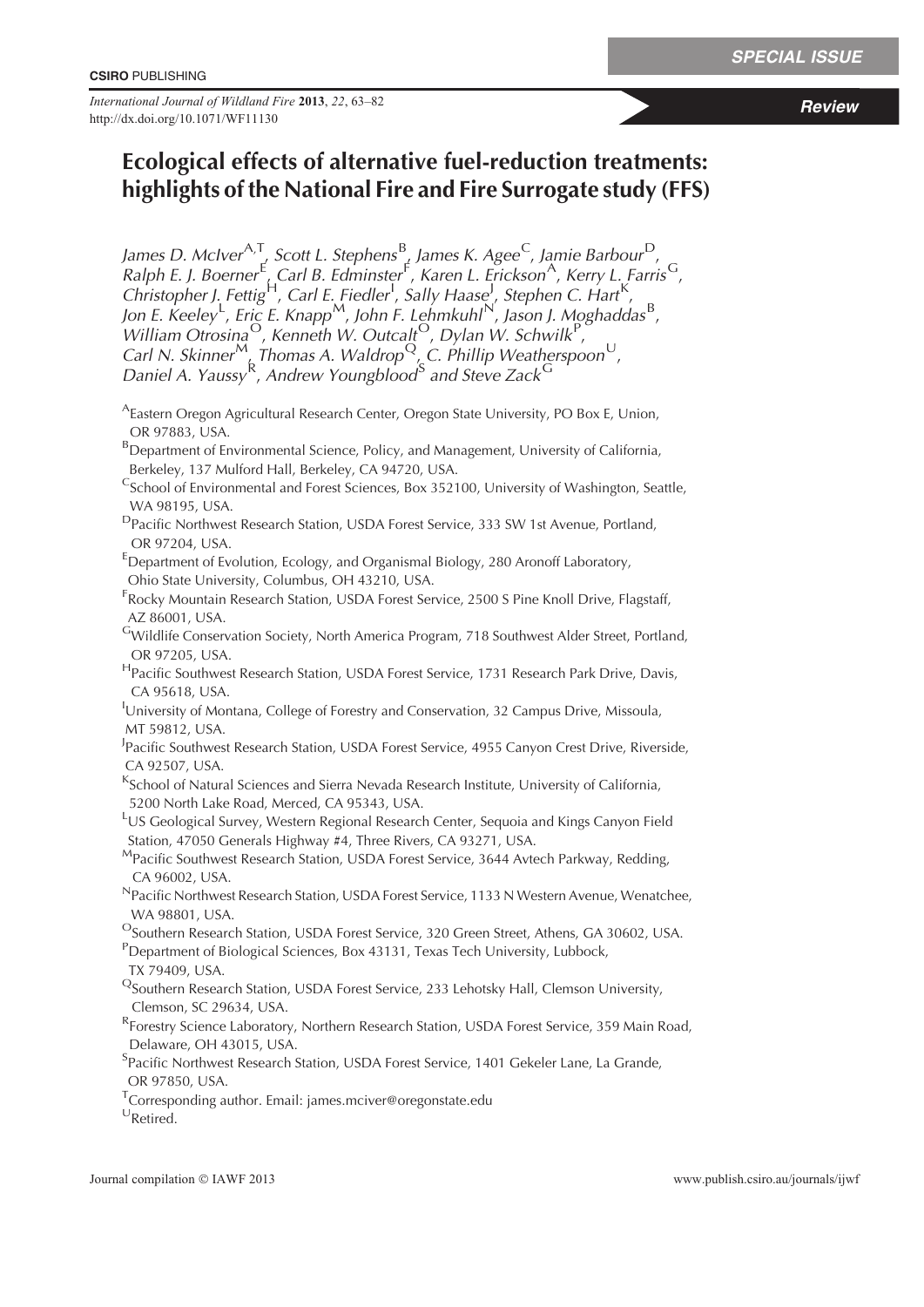Abstract. The 12-site National Fire and Fire Surrogate study (FFS) was a multivariate experiment that evaluated ecological consequences of alternative fuel-reduction treatments in seasonally dry forests of the US. Each site was a replicated experiment with a common design that compared an un-manipulated control, prescribed fire, mechanical and mechanical + fire treatments. Variables within the vegetation, fuelbed, forest floor and soil, bark beetles, tree diseases and wildlife were measured in 10-ha stands, and ecological response was compared among treatments at the site level, and across sites, to better understand the influence of differential site conditions. For most sites, treated stands were predicted to be more resilient to wildfire if it occurred shortly after treatment, but for most ecological variables, short-term response to treatments was subtle and transient. Strong site-specificity was observed in the response of most ecosystem variables, suggesting that practitioners employ adaptive management at the local scale. Because ecosystem components were tightly linked, adaptive management would need to include monitoring of a carefully chosen set of key variables. Mechanical treatments did not serve as surrogates for fire for most variables, suggesting that fire be maintained whenever possible. Restoration to pre-settlement conditions will require repeated treatments over time, with eastern forests requiring more frequent applications.

Additional keywords: dry forest management, forest thinning, frequent fire regimes, mechanical treatment, oak, pine, prescribed fire, seasonally dry forests.

Received 8 September 2011, accepted 31 July 2012, published online 31 October 2012

# Introduction

Prescribed fire and mechanical treatments have been the most common fuel-reduction practices used in seasonally dry forests of the US since the 1970s (Agee and Skinner 2005). These practices are popular because forest managers realise that frequent disturbance is necessary to maintain stand structure in oak (*Quercus* spp.)- and pine (*Pinus* spp.)-dominated forests of eastern and western North America (Weaver 1943; Van Lear and Waldrop 1989; Hutchinson et al. 2008<sup>\*A</sup>). Prior to settlement by Euro-Americans, low to moderate intensity surface fires burned frequently in these forests, and tended to reduce the quantity of fuels, break up their continuity and discourage the establishment of shrubs and fire-intolerant tree species, leading eventually to stands dominated by larger diameter fire-tolerant tree species (Youngblood *et al.* 2004; North *et al.* 2007; Hutchinson *et al.* 2008\*; Collins *et al.* 2011). Yet fire suppression, preferential harvest of large diameter trees and livestock grazing over the past 100–150 years have converted stands to fire-intolerant species and shifted fuelbed conditions over millions of hectares in the East and in the Interior West (Parsons and DeBenedetti 1979; Stephens and Ruth 2005). As a result, recent wildfires in seasonally dry forests have tended to be larger and more severe, even in areas that might rarely have experienced stand-replacement fires (Parsons and DeBenedetti 1979; Hessburg and Agee 2003; Knapp *et al.* 2005\*). This scenario explains why prescribed fire and mechanical treatments are commonly used by managers in oak- and pine-dominated forests that once burned frequently, in an effort to change the only factor in the fire formula they can: the quantity and continuity of fuel (Agee and Skinner 2005).

Prescribed fire has been the most attractive fuel-reduction practice for forest managers, for the obvious reason that it is most likely to emulate the natural process that it is designed to replace (McRae *et al.* 2001). Unfortunately, when forest managers attempt to apply prescribed fire, they are often constrained by social, economic and administrative issues, such that the window of opportunity for its application is often narrowed or eliminated (Winter *et al.* 2002; Brunson and Shindler 2004). In addition, prescribed fire after long periods of fire suppression differs from fire at historically frequent intervals and may lead to undesirable ecological effects. As a result, fuel-reduction surrogates such as forest thinning or mastication have become more attractive (Crow and Perera 2004). The assumption is that if managers can use mechanical treatments to reduce fuels, and accomplish the same stand-structure goals as those obtained by prescribed fire, the constraints and risks posed by the application of fire can be avoided. The only problem with this idea is that we know little about how mechanical treatments compare with prescribed fire, particularly in terms of ecological effects and their interactions (McIver *et al.* 2001\*). Furthermore, because few multi-site studies have been conducted, we have little confidence in how the comparison between alternative fuelreduction methods might play out when repeated in different forests having different conditions (Waldrop and McIver 2006\*). These considerations provided the incentive behind the genesis and development of the National Fire and Fire Surrogate study (FFS) (McIver and Weatherspoon 2010\*).

The FFS was designed to evaluate how alternative fuelreduction treatments influence a multitude of ecological variables at 12 seasonally dry sites nationwide (forests that experience at least one dry season per year) (Fig. 1; McIver and Weatherspoon 2010\*). Short-term results of this study have been disseminated in a variety of media over the years (Youngblood *et al.* 2007\*), and have been published in more than 170 technical papers [\(http://frames.nbii.gov,](http://frames.nbii.gov) accessed 22 September 2012), including collections in four journals (*Forest Ecology and Management*, McIver *et al.* 2008\*; *Ecological Applications*, McIver *et al.* 2009\*; *Forest Science*, McIver and Fettig 2010\*; *Open Environmental Sciences*, Robinson 2010\*). Detailed findings for each publication can be found on the website of the Joint Fire Science Program [\(http://www.frames.](http://www.frames.gov/FFS) [gov/FFS](http://www.frames.gov/FFS), accessed 21 September 2012), and have been recently published as a US Forest Service General Technical Report

ACitations marked with asterisk refer to papers published as part of the National Fire and Fire Surrogate Study.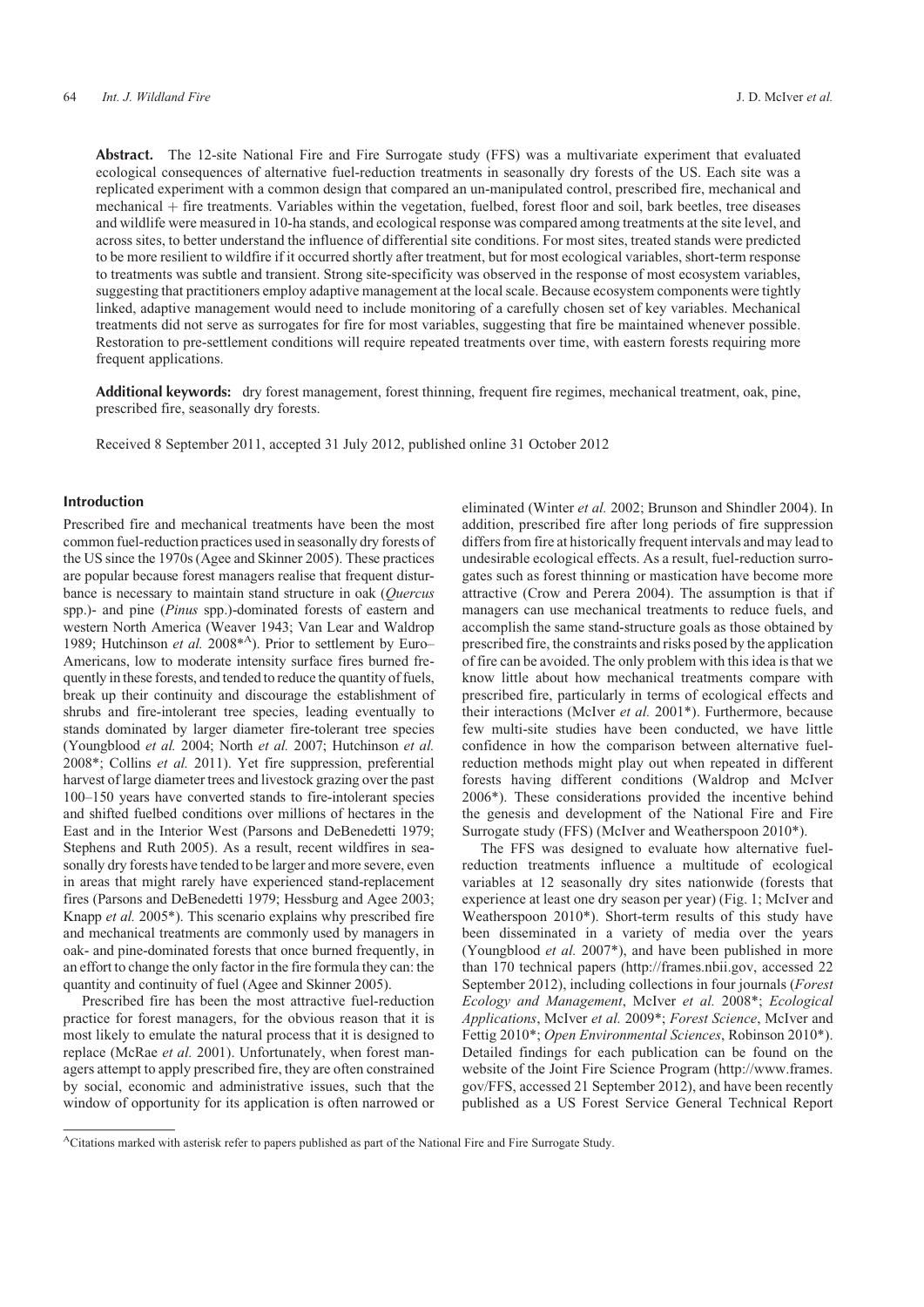

**Fig. 1.** Name and location of the 12 National Fire and Fire Surrogate (FFS) sites, showing relevant national forests (black-shaded areas), forest type, fire return interval (FRI) and elevation range (m). Lighter shading indicates 'representative land base', or the area to which FFS results can be most directly applied for each site. Representative land bases are derived from EPA Type III Ecoregions: [www.epa.gov/wed/pages/ecoregions/level\\_iii.htm,](http://www.epa.gov/wed/pages/ecoregions/level_iii.htm) accessed 21 September 2012. Scientific names for tree species in Fig. 1, but not mentioned in text: Douglas-fir (*Pseudotsuga menziesii*), grand fir (*Abies grandis*), white fir (*Abies concolor*) and red fir (*Abies magnifica*).

(McIver *et al.* 2012\*). In the current paper, we summarise the published findings of the FFS study, and interpret them in the context of key literature. We first describe the experiment and report on the effectiveness of the implemented treatments. A summary of experimental results is then presented and interpreted from the perspective of key management 'themes' the study was designed to address, including the magnitude and duration of effects, the issue of fuel-reduction surrogates, key management tradeoffs, habitat effects on flora and fauna and restoration of seasonally dry forest ecosystems.

# FFS study design

The FFS study was conducted in seasonally dry forests administered by the US Forest Service, National Park Service, state parks, universities and private industry at 12 sites across the United States: five in the East and seven in the Interior West (Fig. 1). Fuel-reduction treatments were applied between 1998 and 2006 at all 12 sites (Table 1). Eleven sites received four treatments: un-manipulated control, prescribed fire only, mechanical treatment only and mechanical  $+$  fire. At the Southern Sierra Nevada site (NPS land, prescribed fire the primary treatment option) the two active treatments were early and late season burns. Each treatment was replicated at all 12 sites three or four times at the stand level, and most analyses were conducted at this scale. Each stand was at least 10 ha in size, with the perimeter surrounded by a buffer at least 50 m wide that received the same treatment. All pre- and post-treatment measurements were taken within a set of plots established on a 40–60-m grid in the interior of each stand.

Detailed prescriptions for prescribed fire and mechanical treatment were unique to each site (Table 1), but the common objective for all treatments was to achieve stand and fuel conditions such that, if subjected to a head fire under the 80th percentile weather conditions, at least 80% of the basal area of the dominant and co-dominant trees would survive (80/80 rule). Clearly, because the alternative fuel-reduction treatments would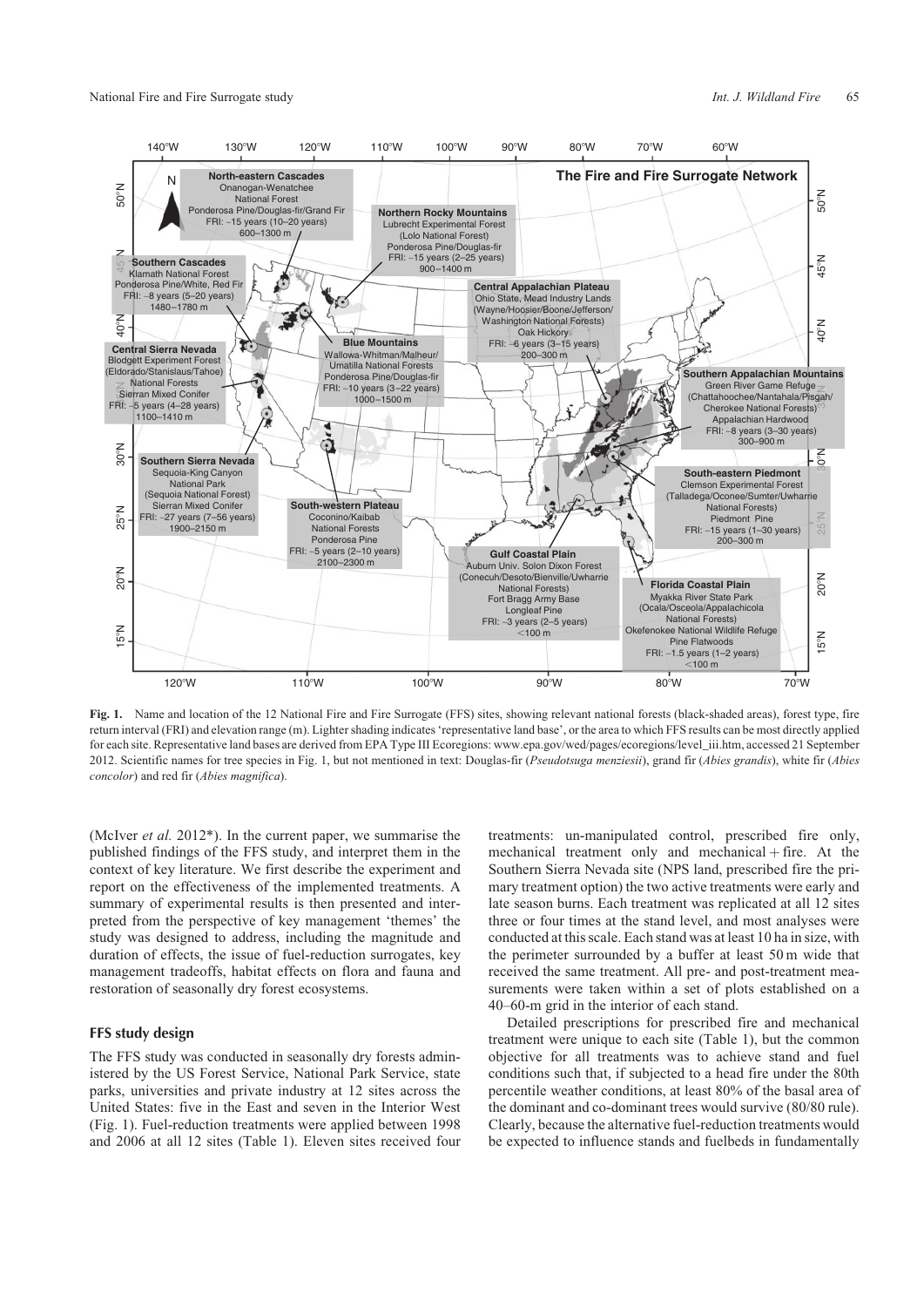|  |  | Table 1. Past management history and treatment information for the 12 Fire and Fire Surrogate sites            |  |
|--|--|----------------------------------------------------------------------------------------------------------------|--|
|  |  | Citations marked with asterisk refer to papers published as part of the National Fire and Fire Surrogate Study |  |

| Site name and location                                                                                                                                                                                                               | Past management history                                                                                                                                                                                                                                            | Treatment: type and year                                                                                                                                                                                                                                                                                                                                                                                                                                                        |  |  |  |
|--------------------------------------------------------------------------------------------------------------------------------------------------------------------------------------------------------------------------------------|--------------------------------------------------------------------------------------------------------------------------------------------------------------------------------------------------------------------------------------------------------------------|---------------------------------------------------------------------------------------------------------------------------------------------------------------------------------------------------------------------------------------------------------------------------------------------------------------------------------------------------------------------------------------------------------------------------------------------------------------------------------|--|--|--|
| North-eastern Cascades, Okanogan-<br>Wenatchee National Forest, central WA<br>(Dodson et al. 2008*; Agee and<br>Lehmkuhl 2009*)                                                                                                      | Logging in the 1930s and pre-commercial thin in<br>1970s; fire exclusion since early 1900s; heavy<br>grazing in early 20th century.                                                                                                                                | Mechanical (2001): fell, limb and buck with chainsaws; yard<br>with helicopter; residue left on site.<br>Burn (2004): spring underburn using combination of backing<br>and strip head fires                                                                                                                                                                                                                                                                                     |  |  |  |
| Blue Mountains, Wallowa-Whitman<br>National Forest, north-eastern OR<br>(Youngblood et al. 2006*)<br>Northern Rocky Mountains, University of<br>Montana, Lubrecht Experimental<br>Forest, western MT (Metlen and Fiedler<br>$2006*)$ | Harvesting in early 20th century and as recently<br>as 1986; fire exclusion since early 1900s;<br>grazing; most trees 60–90 years old<br>Logging in early 20th century and fire suppres-<br>sion resulting in 80–90 year old stand; Grazing<br>over last 100 years | Mechanical (1998): fell, limb and buck with tracked single-<br>grip harvesters; yard with forwarders; residue left on site<br>Burn (2000): autumn underburn, strip head fire<br>Mechanical (2002): fell, limb and buck with tracked single-<br>grip harvesters; yard with forwarders; residue left on site<br>Burn (2002): spring underburn, strip head fire                                                                                                                    |  |  |  |
| Southern Cascades, Klamath National<br>Forest, north-eastern CA (Ritchie 2005)                                                                                                                                                       | Railroad logging in 1920s – various sanitation<br>and salvage since.                                                                                                                                                                                               | Mechanical (2001): fell with feller-buncher; yard whole trees<br>with rubber-tired or tracked skidders<br>Burn (2001): autumn underburn, strip head fire                                                                                                                                                                                                                                                                                                                        |  |  |  |
| Central Sierra Nevada, University of<br>California, Blodgett Forest Experimen-<br>tal Station, central CA (Stephens and<br>Moghaddas $2005a^*$ , $2005b^*$ )                                                                         | Railroad logging in early 20th century; sanitation<br>salvage mid 1970s; commercial harvest using<br>various methods to present                                                                                                                                    | Mechanical (2002): fell, limb and buck trees $>25$ -cm<br>diameter at breast height (DBH) with chainsaws; lop and<br>scatter tops and limbs; yard with skidders; post-harvest<br>masticate 70% of trees <25-cm DBH<br>Burn (2002): autumn underburn using a combination of<br>backing and strip head fires                                                                                                                                                                      |  |  |  |
| Southern Sierra Nevada, Sequoia<br>National Park, south-central CA (Knapp<br><i>et al.</i> 2005*)                                                                                                                                    | Fire suppression since early 20th century                                                                                                                                                                                                                          | Mechanical: none<br>Burn (2002, 2003): autumn and spring underburn, using strip<br>head fires                                                                                                                                                                                                                                                                                                                                                                                   |  |  |  |
| South-western Plateau, Kaibab and<br>Coconino National Forests, northern AZ<br>(Converse <i>et al.</i> 2006 <i>b</i> <sup>*</sup> )                                                                                                  | Past harvesting; grazing; limited low thinning in<br>early 1990s                                                                                                                                                                                                   | Mechanical (2003): fell, limb, and buck trees $>13$ -cm DBH<br>with chainsaws; fell and lop trees $\leq$ 13 cm to waste with<br>chainsaws<br>Burn (2003): autumn underburns conducted as both backing<br>and strip head fires                                                                                                                                                                                                                                                   |  |  |  |
| Central Appalachian Plateau, Mead<br>Corporation, Ohio State Lands, southern<br>OH (Waldrop et al. 2008*)<br>Southern Appalachian Mountains Green<br>River Wildlife Conservation Lands,<br>western NC (Waldrop et al. 2008*)         | Forests largely cut over during 1800s; human<br>ignited fires common before early 1880s; fire<br>suppression since early 1900s<br>Forests largely cut over during 1800s; human<br>ignited fires common before early 1880s; fire<br>suppression since early 1900s   | Mechanical (2001): fell, limb, buck trees $>$ 15-cm DBH with<br>chainsaws; leave 18-m <sup>2</sup> ha <sup>-1</sup> basal area<br>Burn (2001): spring underburns conducted as strip head fires.<br>Mechanical (late 2001–early 2002): chainsaw felling all tree<br>stems $>1.8$ -m height and $<$ 10.2-cm DBH as well as all<br>shrubs, regardless of size.<br>Burn (2003, 2006): winter ground fires ignited by hand and<br>by helicopter using strip head fire and spot fire. |  |  |  |
| South-eastern Piedmont, University of<br>Clemson Experimental Forest, western<br>SC (Phillips and Waldrop 2008*)                                                                                                                     | Row-cropping prevalent 1800-1930; reforesta-<br>tion 1930–1950, now second-growth loblolly<br>and shortleaf, pines and mixed pine-hardwood<br>stands.                                                                                                              | Mechanical (late 2000–early 2001): fell with feller buncher,<br>yard whole trees with rubber-tyre skidders, slash distributed<br>across the site.<br>Burn (burn only 2001 and 2004, mechanical $+$ burn 2002<br>and 2005): winter ground fires ignited by hand using<br>strip head fire.                                                                                                                                                                                        |  |  |  |
| Gulf Coastal Plain, Auburn University of<br>Solon Dixon Experimental Forest,<br>southern AL (Outcalt 2005*)<br>Florida Coastal Plain, Myakka River State<br>Park, west-central FL (Outcalt and Foltz<br>$2004*)$                     | Naturally regenerated longleaf pine. Managed for<br>timber and naval stores by private family 1880s<br>to 1981. Sporadic burning<br>Sparse slash and longleaf pine overstorey with<br>saw palmetto understorey. Periodic prescribed<br>burns for last 15 years.    | Mechanical (2002): fell with feller-buncher; chainsaw limb,<br>yard trees length with rubber-tired skidders.<br>Burn (2002): spring underburn, strip head fire<br>Mechanical (2002): chop with marden aerator pulled by<br>4-wheel drive rubber tired tractor.<br>Burn (2000, 2001): spring underburn, strip head fire                                                                                                                                                          |  |  |  |

different ways, we did not expect post-treatment stands to look the same for all treatments and for all sites. Rather, the 80/80 rule served to guide fire-management officers and silviculturists so that they could better envision the kinds of treatments we wanted (Stephens *et al.* 2009\*). For mechanical treatments, managers at each site used a biomass or sawlog removal system that was locally applicable to that site, but always with the 80/80 rule in

mind. Burning was conducted following common local practices: in the late spring or early autumn at all western sites, in spring at the Central Appalachian Plateau and both Coastal Plain sites, and in the winter at the South-eastern Piedmont and Southern Appalachian Mountain sites. The mechanical  $+$  fire treatment typically required that we wait at least a full season for mechanically treated fuels to cure before burning at each site.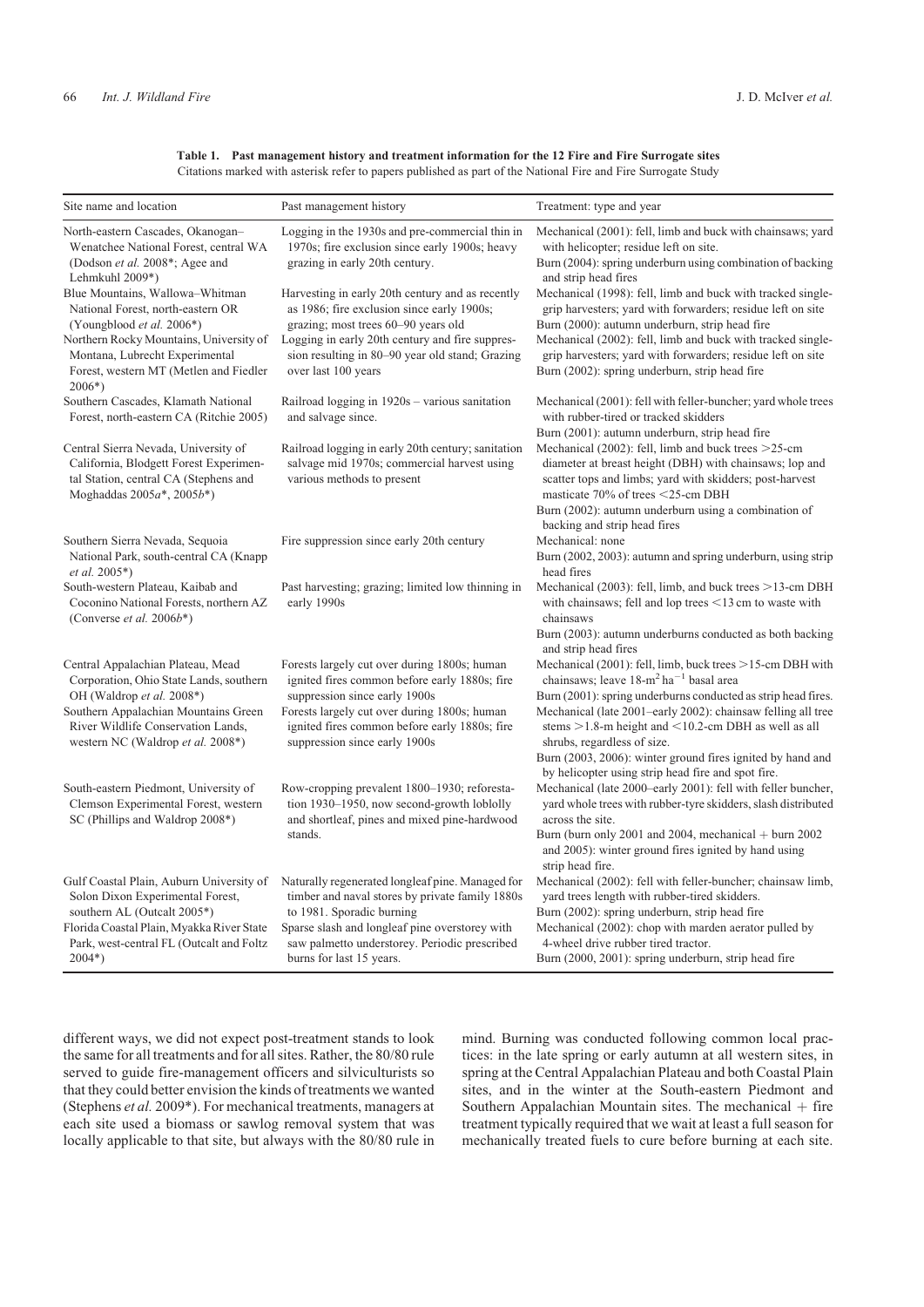| Component                         | Variable group                                                     | Measurement scale                | Measurement intervals        | <b>Sites</b>                                                                            |
|-----------------------------------|--------------------------------------------------------------------|----------------------------------|------------------------------|-----------------------------------------------------------------------------------------|
| Site characterisation             | Slope, aspect, global position, topographic<br>position, elevation | Unit                             | Pre-treatment                | All                                                                                     |
| Weather                           | Precipitation, temperature                                         | Control core plots               | Throughout study             | All                                                                                     |
| Vegetation                        | Trees, shrubs, grasses, forbs, density,<br>cover, richness         | Plot within unit                 | Pre-, several post-treatment | All                                                                                     |
| Fuels                             | Litter, duff, shrub biomass, woody fuel                            | Transects on grid<br>within unit | Pre-, several post-treatment | All                                                                                     |
| Soils, forest floor,<br>dead wood | Characterisation (depth, texture, type)                            | Unit                             | Pre-treatment                | All                                                                                     |
|                                   | Carbon and nitrogen dynamics cation<br>exchange soil bulk density  | Plots within unit                | Pre-, several post-treatment | All                                                                                     |
| Vertebrates                       | Songbird density, richness, nest density                           | Unit                             | Pre-, several post-treatment | A11                                                                                     |
|                                   | Small mammal density, richness                                     | Unit                             | Pre-, several post-treatment | Western sites; Southern<br>Appalachian Mountains                                        |
| Invertebrates                     | Relative abundance, guild composition,<br>richness                 | Unit                             | Pre-, several post-treatment | South and Central Sierra; South-<br>eastern Piedmont; Southern<br>Appalachian Mountains |
| Bark beetles                      | Activity in pine trees                                             | Unit                             | Pre-, several post-treatment | Pine sites                                                                              |
| Diseases, fungi                   | Root disease, mistletoe                                            | Unit                             | Pre-, several post-treatment | All                                                                                     |
|                                   |                                                                    |                                  |                              |                                                                                         |

**Table 2. List of ecosystem components studied, including information on measurement scale, measurement intervals, and sites at which indicated variables were measured**

Although the method of application of prescribed fire was fairly uniform throughout the 12 sites (Table 1), the mechanical treatments were more variable. At the Central Sierra Nevada site trees smaller than 25-cm diameter at breast height (DBH) were masticated to compact the fuelbed; at the Florida Coastal Plain site the saw palmetto understorey was masticated, leaving the sparse overstorey untouched; and at the Southern Appalachian Mountain site all tree stems  $>1.8$ -m height and  $<$ 10.2-cm DBH were felled, as well as all shrubs, regardless of size. All other sites applied the mechanical treatment to thin trees in the overstorey.

Ecological variables were interpreted within six ecosystem components (Table 2): (1) vegetation, including trees, shrubs, forbs and grasses; (2) the relevant fuelbed, comprised of the forest floor, woody fuels and live fuels; (3) soils and the forest floor, with a focus on carbon, nitrogen, exchangeable ions, soil exposure and bulk density; (4) fauna, including small mammals, birds, herpetofauna (reptiles, amphibians) and macroinvertebrates; (5) bark beetles (on pine-dominated sites) and (6) root diseases and dwarf mistletoe (*Arceuthobium* sp.). Most variables were measured the year before sites were treated, the year after treatment and for up to 4 years post-treatment. Several statistical methods were used for analysis, including general linear models for univariate analyses, structural equation modelling for multivariate questions, and meta-analyses for multi-site comparisons.

## Treatment validation

When applied as distinct treatments, both prescribed fire and mechanical treatments had consistent short-term effects on stand structure and fuels across the FFS network (Schwilk *et al.* 2009\*; Stephens *et al.* 2012*a*\*). Although prescribed fire alone influenced live stand structure at the two Sierra Nevada sites, neither basal area nor tree density were greatly affected at most sites. Prescribed fire also tended to decrease the mass of woody fuels, particularly for the western sites (Table 3). Mechanical treatment had nearly opposite effects on stand structure and fuels, resulting in lower live-tree density and basal area. It either did not influence, or increased, woody fuel mass. The only exception to these patterns was at the Florida Coastal Plain site, where fuel treatments were designed to target the understorey.

A somewhat less consistent picture emerges when we examine short-term effects of treatments when applied in combination (first mechanical, then prescribed fire). Although the  $mechanical + fire treatment affected live tree parameters in$ almost the same way as for the mechanical treatment (Table 3), there were distinct differences between western and most eastern FFS sites in effects on total fuel mass. Whereas the  $mechanical + fire treatment decreased woody fuel mass at$ nearly every western site, in the east it was only at the Gulf Coastal Plain site (longleaf pine, *Pinus palustris*) that the combined treatment had this effect. Interestingly, in terms of treatment effectiveness, the south-eastern longleaf pine site tended to sort best with the western sites, whereas the other eastern sites were more variable.

In terms of predicted post-treatment fire behaviour, fire performance analyses conducted at six western sites (excluding North-eastern Cascades) (Stephens *et al.* 2009\*), and at the Southern Appalachian Mountain site (Waldrop *et al.* 2010\*) indicated that the mechanical  $+$  fire treatment was the most effective treatment in these dry forest systems. This is consistent with actual observations on post-wildfire effects after fuelreduction treatments (Prichard *et al.* 2010) and with a recent meta-analysis of western ponderosa pine (*Pinus ponderosa*) forests by Fulé et al. (2012). These results are not surprising, because for most sites only the mechanical  $+$  fire treatment resulted in short-term stand structure and fuelbed conditions – reduced live-tree density, live basal area and fuel mass – that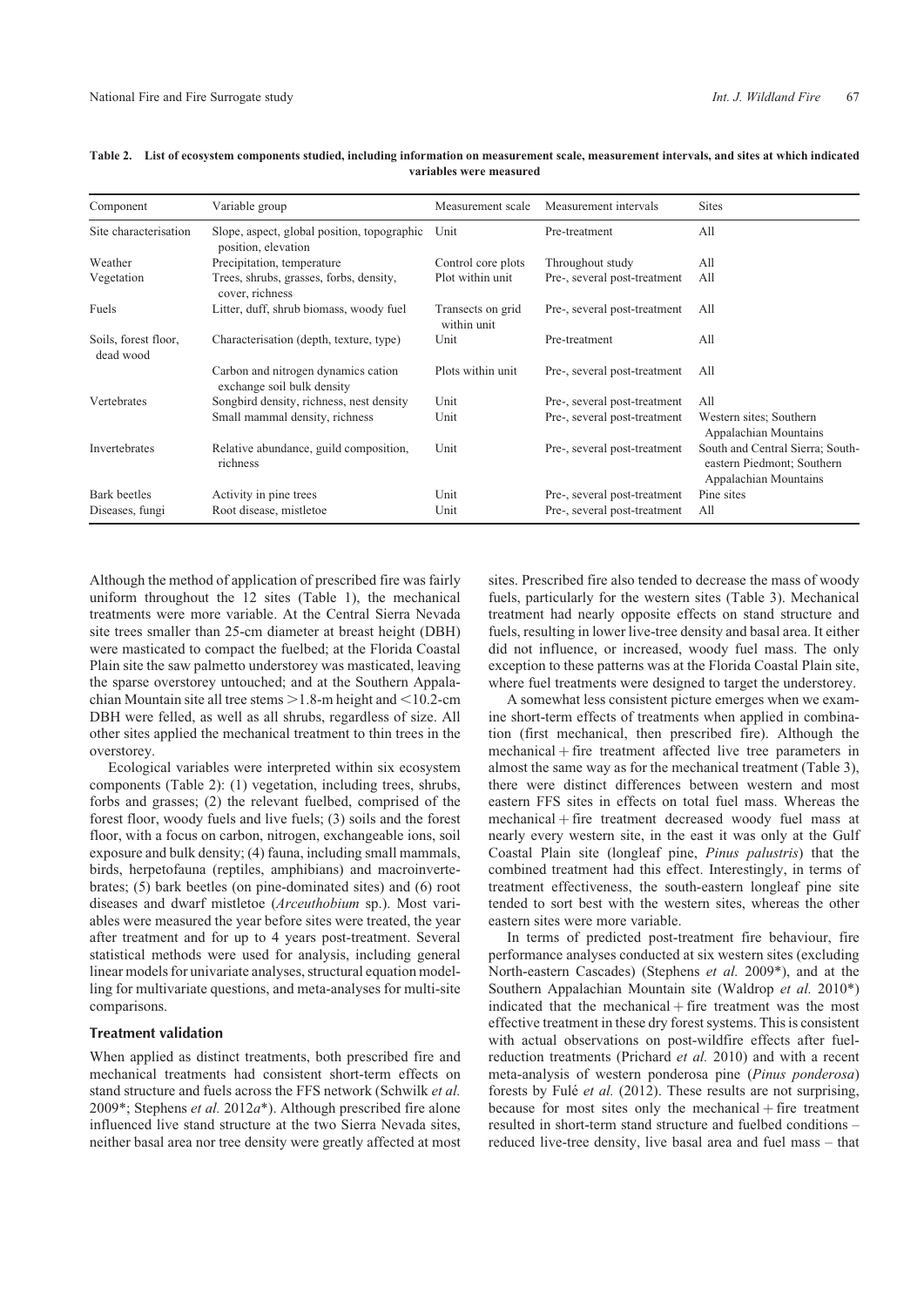#### **Table 3. Treatment validation**

Immediate effect of treatments on live-tree density, basal area and total woody-fuel mass for 12 FFS sites for burn (B), mechanical (M), and mechanical + burn (MB) treatments.  $\uparrow$ , increase;  $\downarrow$ , decrease; 0, no trend change for indicated variable, with trend indicated by non-overlapping standard errors. Southern Cascades site had no pre-treatment data, so effect trends are estimated with the use of control units; Southern Sierra site (Sequoia National Park) did not implement mechanical treatment – trajectories below combine spring  $+$  autumn burns

|                                | Live-tree density |    |    |   | Basal area | Total woody-fuel mass |   |    |    |
|--------------------------------|-------------------|----|----|---|------------|-----------------------|---|----|----|
| Western sites                  | R                 | M  | MB | R | M          | MB                    | B | M  | MB |
| North-eastern Cascades         |                   |    |    |   |            |                       |   |    |    |
| <b>Blue Mountains</b>          |                   |    |    |   |            |                       |   |    |    |
| Northern Rocky Mountains       |                   |    |    |   |            |                       |   |    |    |
| Southern Cascades              |                   |    |    |   |            |                       |   |    |    |
| Central Sierra Nevada          |                   |    |    |   |            |                       |   |    |    |
| Southern Sierra Nevada         |                   | NA | NA |   | <b>NA</b>  | NА                    |   | NA | NA |
| South-western Plateau          |                   |    |    |   |            |                       |   |    |    |
| Eastern sites                  |                   | M  | MB |   | M          | MB                    |   | M  | MB |
| Central Appalachian Plateau    |                   |    |    |   |            |                       |   |    |    |
| Southern Appalachian Mountains |                   |    |    |   |            |                       |   |    |    |
| South-eastern Piedmont         |                   |    |    |   |            |                       |   |    |    |
| Gulf Coastal Plain             |                   |    |    |   |            |                       |   |    |    |
| Florida Coastal Plain          |                   |    |    |   |            |                       |   |    |    |

would be expected substantially to influence future fire behaviour. In contrast, at two other eastern sites at which potential fire behaviour analyses were conducted – (Central Appalachian Plateau, Iverson *et al.* 2003\*; South-eastern Piedmont, Mohr and Waldrop 2006\*) – the most effective treatment was prescribed fire alone, probably because slash produced by the mechanical treatment had not dried sufficiently by the time prescribed fire was applied, and was thus not consumed. In terms of fuel-treatment effectiveness therefore, the mechanical  $+$  fire treatment most closely resembled the mechanical-only treatment for these two eastern sites. These patterns of treatment effectiveness will now serve as the context for analysis and interpretation of the influence of FFS treatments on other components of the ecosystem, for the key themes the study was designed to address.

## Ecological consequences

The unique design of the FFS study permits organisation of findings into five key themes meaningful to managers. The study was experimental and followed treatment effects through at least 4 years at some sites, and thus we could examine shortterm *effect size* and *duration*. Because the study applied both prescribed fire and mechanical treatments at the same time and in the same place, we could compare ecological effects of prescribed fire with those of its principle mechanical *surrogates*. The study was multivariate, and thus we could examine *tradeoffs* among variables for the various treatments, and could also evaluate how stand structural changes influenced *habitat* of plants, invertebrates and vertebrates. Finally, the measurement of both 'target' variables (stand structure, fuelbed), and 'effects' variables (soils, fauna, understorey) for at least 4 years posttreatment for many sites, provides the opportunity to predict how treatments designed to reduce fuels in the short term may play out for *restoration* of dry forest ecosystems in the longer term.

## Effect size and duration

Results from the extensive analytical work of Ralph Boerner and colleagues best illustrate the modest and transient response to treatment of the great majority of ecological variables we measured (Fig. 2). Short-term response to treatment was modest for carbon pools, nitrogen storage, soil chemical properties, nitrogen turnover and microbial activity (Boerner *et al.* 2008*a*\*, 2008*b*\*). Although all treatments decreased forest floor C:N ratio in the short-term, the relative difference between treatment and control averaged just 8% (Boerner *et al.* 2008*c*\*). Similarly, no treatment affected ecosystem nitrogen levels by more than 15% at any site (Boerner *et al.* 2008*a*\*, 2008*b*\*). Whereas mechanical and burning treatments modestly decreased carbon mass in the vegetation and forest floor respectively, there were few significant treatment effects on either dead wood carbon or soil carbon (Boerner *et al.* 2008*b*\*). Although burning did cause persistent increases in mineral-soil exposure, most other soil properties were either unaffected by treatment or experienced very modest short-term effects (Boerner *et al.* 2009\*). Certainly, variation among sites in how measurements were taken and treatment-induced spatial heterogeneity both contributed to the lack of statistically significant response in many ecological variables (Boerner *et al.* 2009\*). For the most part however, surface fires and mechanical treatments used by land managers to reduce fuel and to restore more fire-resilient stand structure generally contributed only a small fraction of the variation in measured properties within the larger context of variation that arose from topographic, edaphic and historical factors, or from interannual variation in climate and organism activity (Boerner 2006\*).

The relatively light touch of fuel-reduction treatments on soils and the forest floor was consistent with the modest response observed for most vertebrate fauna. For example, little or no response was detected for avian daily survival rates (Gaines *et al.* 2010\*, North-eastern Cascades), avian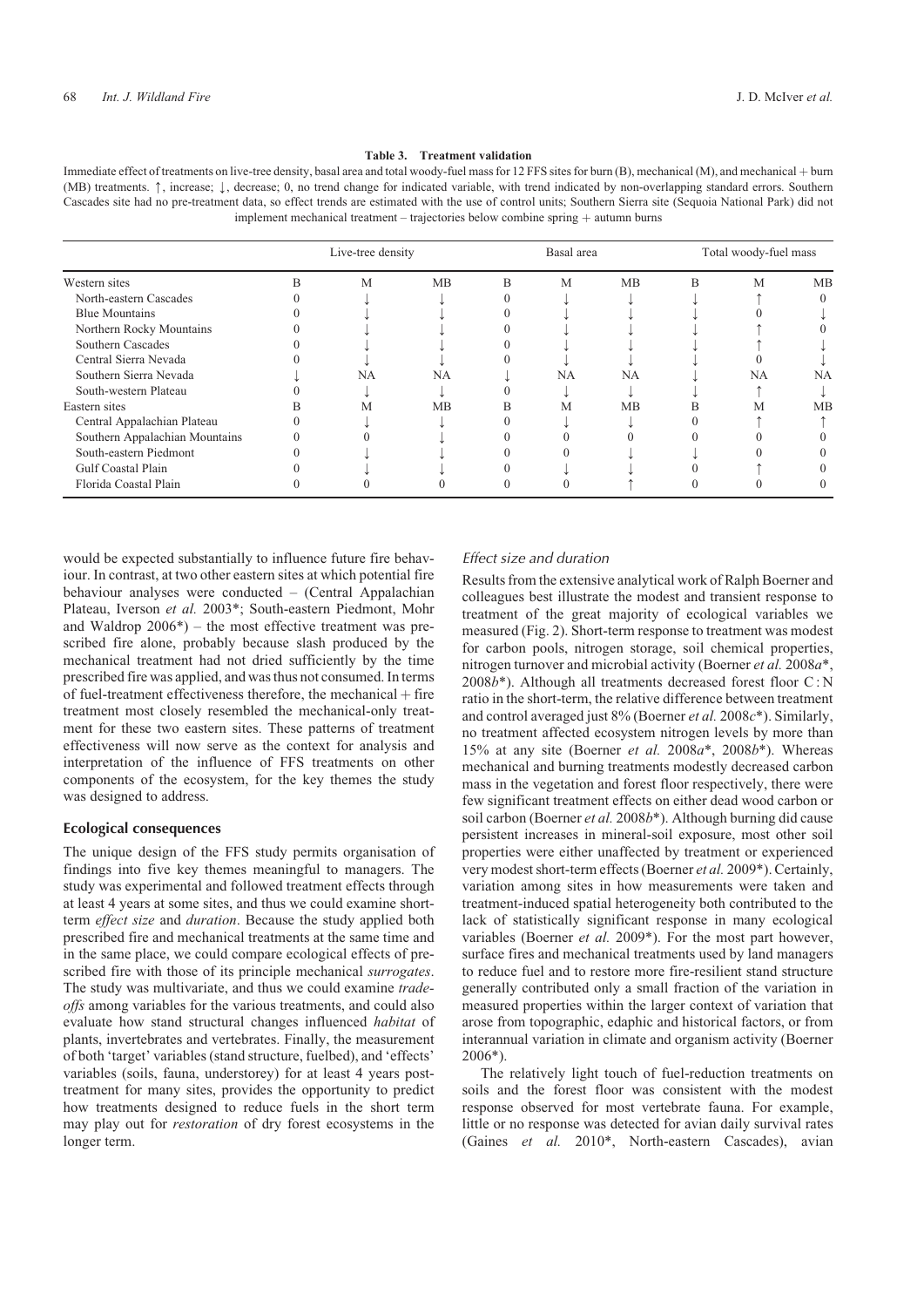|                         | Network            | Effect Patterns                | 1 year post |                        | 2-4 years post |                                     |
|-------------------------|--------------------|--------------------------------|-------------|------------------------|----------------|-------------------------------------|
| Treatment effectiveness |                    | Decrease<br>Large tree density |             | Decrease<br>Increase   |                | Increase                            |
|                         |                    | Sapling density                |             | Prescribed fire        |                | East only<br>East only<br>East only |
|                         | Overstorey         | Basal area                     |             | + Mechanical           | Ć              |                                     |
|                         |                    | Snage density                  |             | > Mechanical and fire  |                | East only                           |
|                         | bed                | Height to live crown           |             | Site markedly variable |                |                                     |
|                         |                    | Woody surface fuel mass        |             |                        |                |                                     |
|                         | Fuel               | Forest floor mass              |             |                        |                |                                     |
|                         | ecosystem<br>Total | Carbon                         |             |                        |                |                                     |
|                         |                    | Nitrogen                       |             |                        |                |                                     |
|                         |                    | Carbon                         |             |                        |                |                                     |
|                         |                    | Nitrogen                       |             |                        |                |                                     |
|                         |                    | Seedling density               |             |                        |                |                                     |
|                         | Vegetation         | Shrub cover                    |             |                        |                |                                     |
|                         |                    | Herbaceous richness            |             |                        |                |                                     |
|                         |                    | Exotic richness                |             |                        |                |                                     |
|                         |                    | <b>Bark beetles</b>            |             |                        |                | Not measured                        |
|                         |                    | Surface wood carbon            |             |                        |                |                                     |
|                         | Forest floor       | Forest floor carbon            | ⇦           |                        |                |                                     |
|                         |                    | Surface wood nitrogen          |             |                        |                |                                     |
|                         |                    | Forest floor nitrogen          |             |                        |                |                                     |
|                         |                    | Forest floor C: N ratio        |             |                        |                | Not measured                        |
| Ecological effects      |                    | Soil carbon                    |             |                        |                |                                     |
|                         |                    | Soil nitrogen                  |             |                        |                |                                     |
|                         |                    | Soil C: N ratio                |             |                        |                |                                     |
|                         |                    | Nitrification rate             |             |                        |                | Not measured                        |
|                         |                    | Mineralisation rate            |             |                        |                | Not measured                        |
|                         |                    | <b>Bulk density</b>            |             |                        |                |                                     |
|                         |                    | Mineral soil exposure          |             |                        |                |                                     |
|                         | Soil properties    | Soil pH                        |             |                        |                |                                     |
|                         |                    | Extractable $Ca+$              |             |                        |                |                                     |
|                         |                    | Extractable $K^+$              |             |                        |                |                                     |
|                         |                    | Plant available phosphorus     |             |                        |                |                                     |
|                         |                    | Phosphatase                    |             |                        |                | Not measured                        |
|                         |                    | Phenol oxidase                 |             |                        |                | Not measured                        |
|                         |                    | Chitinase                      |             |                        |                | Not measured                        |
|                         |                    | Invertebrate richness          |             |                        |                |                                     |
|                         |                    | Invertebrate abundance         | ⇐           |                        |                |                                     |
|                         | Fauna              | Bird habitat selection         |             |                        |                | Not measured                        |
|                         |                    | Bird nest survival             |             |                        |                | Not measured                        |
|                         |                    | Small mammal biomass           |             |                        |                | Not measured                        |

**Fig. 2.** Patterns of network-level directional response to fuel-reduction treatments of 40 principle variables immediately (<1 year), and 2-4 years, after application. Variables lacking directional arrow did not respond to treatment.

community structure (Woolf 2003\*, Northern Rocky Mountains; Zebehazy *et al.* 2004\*, South-eastern Piedmont), avian nest survival (Farris *et al.* 2010*a*\*, multi-site), small mammal abundance (Amacher *et al.* 2008\*, Central Sierra Nevada; Greenberg *et al.* 2006\*, Southern Appalachian Mountains), small mammal biomass (Converse *et al.* 2006*a*\*) or breeding bird, shrew or herpetofauna abundance (Greenberg *et al.* 2007*a*\*, 2007*b*\*; Greenberg and Waldrop 2008\*, Southern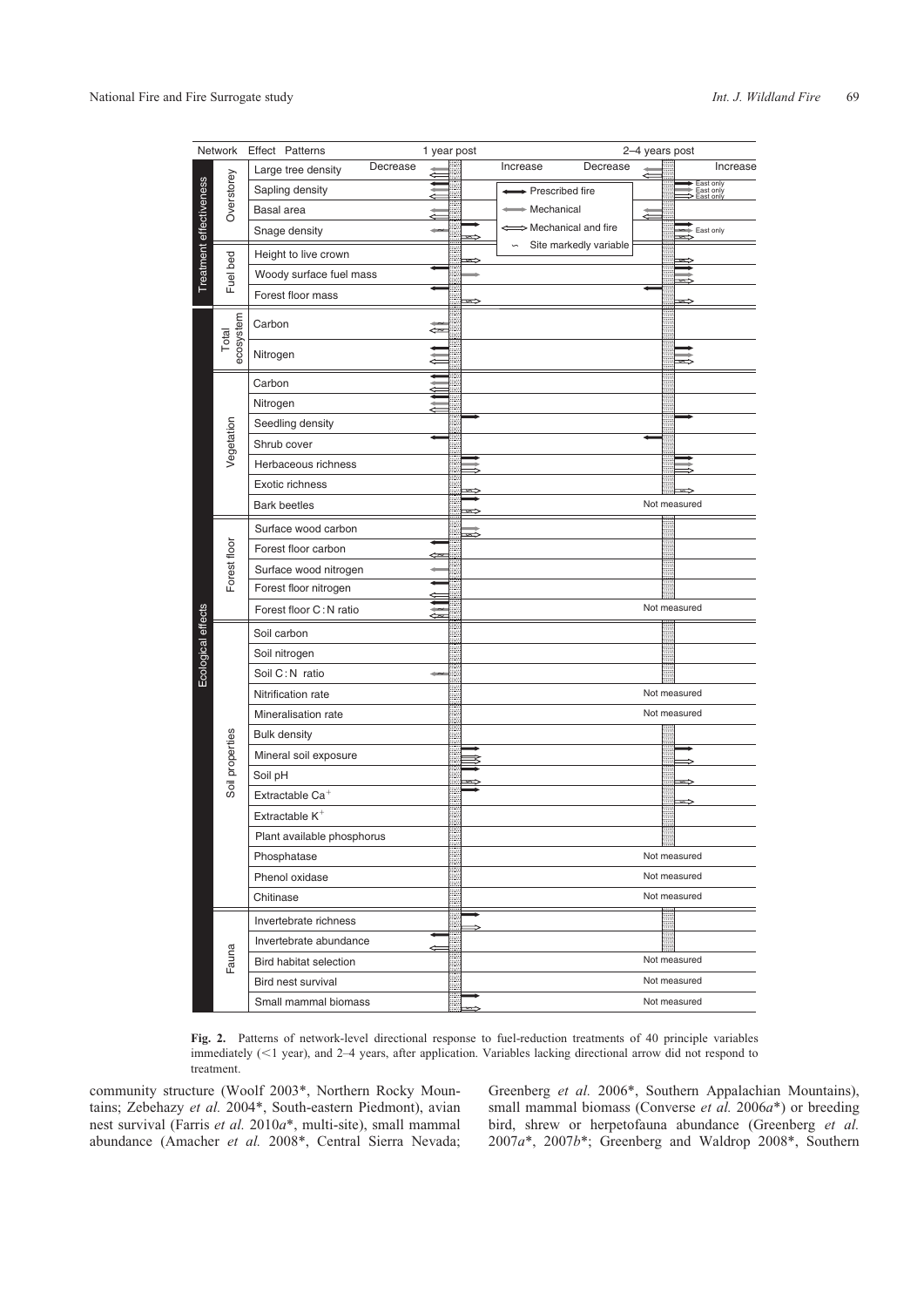Appalachian Mountains). For the most part, vertebrates evaluated in this study were native species adapted to forests with frequent, low-intensity, patchy disturbance. Adaptations like dormancy and dispersal allow many species to avoid direct effects of disturbance, particularly at the time of year the treatments are typically applied. In addition, the patchy nature of fire provides spatial refuges within which species are shielded from direct effects, and from which species can recolonise after disturbance. Thus, measurements of flora and fauna response averaged to the stand scale will tend to mask lethal effects observed at much smaller scales. Finally, for many larger bodied or more mobile species like birds, experimental units were not large enough to capture meaningful population responses (Robinson 2010\*), and this probably obscured many effects that might have emerged if treatments had been applied at larger scales. These considerations aside, across a broad spectrum of the ecosystem, treatment response tended to be subtle or nonexistent, suggesting that a single entry of prescribed fire, mechanical treatment or mechanical  $\pm$  fire is unlikely to cause major or persistent changes in most ecosystem properties (Stephens *et al.* 2012*a*\*).

Even when significant treatment-induced changes were detected, more often than not conditions returned to pretreatment levels in 1 to 3 years, indicating that most responses were not only subtle, but transient as well (Coates *et al.* 2008\*; Boerner *et al.* 2009\*). Thus, of 40 key variables measured immediately after treatment, 19 (47%) showed significant change after prescribed fire alone, 14 (35%) after mechanical treatment alone, and 22 (55%) after the mechanical  $\pm$  fire treatment (Fig. 2). Yet of the 30 key variables measured a second time at least 2 years following the first measurement, only eight (27%) were significant after fire alone, just five (17%) after mechanical alone, and only  $12$  after mechanical  $+$  fire treatment (40%). These results indicate that if managers want to elicit substantive change in dry forest ecosystems, they will have to apply treatments repeatedly at a high enough frequency to prevent rebound from the few subtle short-term changes that do occur.

Most available literature supports the FFS finding that standard fuel-reduction treatments generally cause modest effects on most components of dry forest ecosystems, that intensity of treatment correlates well with magnitude of effect and that variables that do respond tend to recover quickly to previous levels. For example, both Fulé *et al.* (2001) and Abella and Covington (2004) recorded very minor understorey effects of fuel-reduction treatments in northern Arizona ponderosa pine, with the former paper suggesting that drought or herbivory could have been responsible for observed changes. Similarly, Wilson *et al.* (2002), working in longleaf pine, suggested that landscape position explained more variation in soil carbon than did restoration treatments, concurring with the general finding that even repeated prescribed fire has little effect on this important variable (Moehring *et al.* 1966; McKee 1982; Richter *et al.* 1982). In fact, most studies in eastern deciduous forests have shown that forest floor variables generally respond little to fuel-reduction treatments (Wells 1971; Knoepp and Swank 1993; Johnson and Curtis 2001), with litter showing relatively more response than duff (Elliott and Vose 2005). Available literature on wildlife demonstrates similar patterns of response,

with many studies finding that the most common factors explaining variation in response among treatments are site, interannual variation in population numbers, or heterogeneity in pre-treatment conditions (Kennedy and Fontaine 2009\*). Of course, in the case of vertebrate species, which typically have relatively large home ranges, study plot size is a major contributing factor that constrains our ability to detect differences among treatments (Robinson 2010\*; Robinson and Rompre 2010\*).

The magnitude of measured response also tends to correlate well with the intensity of treatment. In a thorough meta-analysis, Wan *et al.* (2001) mention that fire severity is a major factor in explaining variation in soil chemical effects. Similarly, Crawford *et al.* (2001), Griffis *et al.* (2001) and Passovoy and Fulé (2006) suggest that responses of the understorey to prescribed fire treatments are likely to be much more subtle than those observed after wildfire. The same correlation has been observed for mechanical treatments, with Zenner *et al.* (2006) suggesting that much more intensive harvesting may be necessary to cause marked changes in the understorey, especially in forb and grass components. In terms of soil chemistry, the only study we could find that reported short-term losses of soil organic carbon examined effects after clearcutting (Carter *et al.* 2002), and estimates of nitrogen loss in vegetation at FFS sites were  $\sim$ 30– 50% of those reported after clearcutting in western conifer forests (Mann *et al.* 1988) or in eastern deciduous forests (Clinton *et al.* 1996). Additionally, the very low soil compaction effects of mechanical treatments were somewhat lower than that reported in other studies (Rummer *et al.* 1997; Klepac *et al.* 1999), probably because FFS thinning was generally from below (small trees removed) and heavy machines visited only a fraction of the ground area. Finally, mechanical treatment had very little effect on invertebrates at any site, which contrasts with the nearly complete turnover in species composition of litter-inhabiting spiders after clearcutting in a western Oregon conifer ecosystem (McIver *et al.* 1992). Clearly, treatment intensity drives magnitude of response, and for the most part, fuel-reduction treatments applied a light touch to dry forest ecosystems, even for FFS sites (e.g. Southern Sierra Nevada) that experienced relatively intense prescribed fires.

Reports from other studies on effect duration were also consistent with FFS findings. Schoenagel *et al.* (2004) and MacKenzie *et al.* (2004) reported but short-lived shrub response to fire in other dry forests, and Harvey *et al.* (1980) showed rapid recovery of the understorey in giant sequoia (*Sequoiadendron giganteum*) groves. Findings from eastern forests are particularly telling, with rapid recovery commonly observed after treatment in the forest floor, the understorey (Wade *et al.* 1989), the fuelbed and in both vertebrate and invertebrate fauna. Clearly, it will require repeated application of both fire and mechanical treatment in most dry forest systems to maintain ecosystem trajectories that approach long-term restoration goals (Boerner *et al.* 2008*d*\*).

#### Fire surrogates

Mechanical treatment did not typically serve as a complete surrogate for fire for most ecological variables, across the spectrum of ecosystem components that were studied (Fig. 2).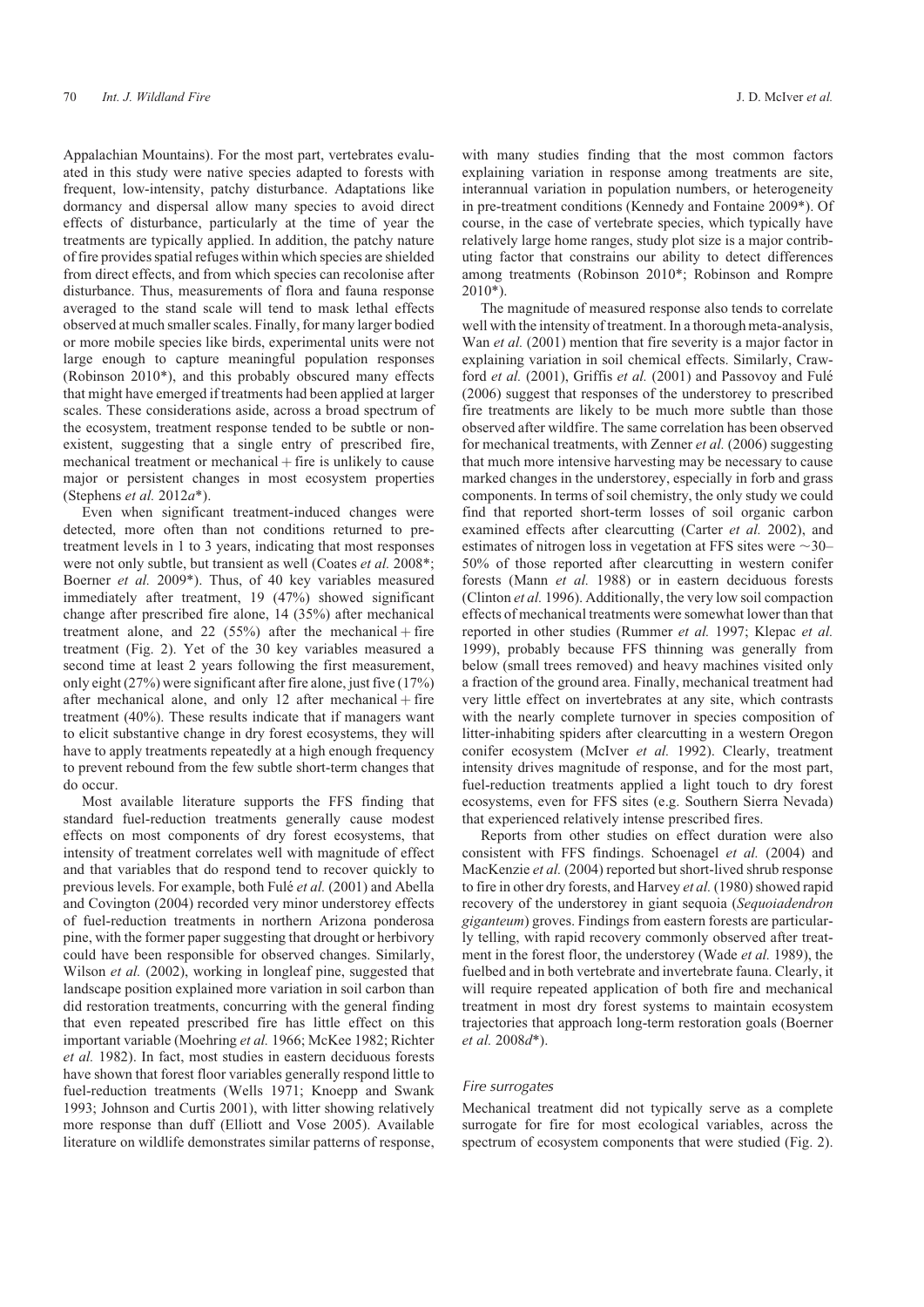This is largely because fire has unique effects on ecosystems and these effects cannot be simulated by changing forest structure in any other way (Hart *et al.* 2005\*). This is clearly illustrated in an analysis of fuel treatment effects on carbon loss at six western USA FFS sites, in which mechanical-only treatments typically left higher levels of carbon in the fuelbed (forest floor and downed wood), compared with prescribed fire-only and the mechanical  $+$  fire treatments (Stephens *et al.* 2012*b*<sup>\*</sup>). Fire was also much more effective in killing small-diameter trees through direct effects (Kobziar *et al.* 2006\*) and through the activities of bark beetles, which were preferentially attracted to burnt trees (Schwilk *et al.* 2006\*; Youngblood *et al.* 2009\*; Fettig *et al.* 2010\*; Hessburg *et al.* 2010\*). Enhanced bark beetle numbers in burned stands attracted bark-foraging birds, especially woodpeckers of the genus *Picoides* (Farris *et al.* 2010*b*\*). Prescribed fire exposed patches of mineral soil (Agee and Lolley 2006\*; Boerner *et al.* 2009\*) and increased light penetration to the forest floor, which altered habitat for ectomycorrhizal fungi (Smith *et al.* 2005\*) and understorey plants (Metlen *et al.* 2004\*; Phillips *et al.* 2004\*; Albrecht and McCarthy 2006\*; Collins *et al.* 2007\*; Phillips and Waldrop 2008\*), favouring species that preferred drier conditions. Fire caused differences in microbial functional diversity, with bacterial and fungal assemblages in burnt stands becoming respectively N- and C-limited, the opposite of thinned stands (Giai and Boerner 2007\*). Fire created greater spatial heterogeneity within stands (Gundale *et al.* 2006\*; Boerner *et al.* 2008*c*\*), due to capricious patterns of fire behaviour, patchiness of trees and surface fuels, variation in fuel moisture and percent bare ground and variation in fuelbed structure among tree species (Agee and Lolley 2006\*; Knapp and Keeley 2006\*). Fire had unique effects on soil and forest-floor nitrogen dynamics (Gundale *et al.* 2005\*), and created patchiness in total inorganic nitrogen (TIN), which in turn led to increased within-stand plant species diversity (Gundale *et al.* 2006\*). Heterogeneity in fire effects also enhanced habitat complexity for arthropods, resulting in higher species diversity, favouring species adapted to more xeric conditions (Apigian *et al.* 2006*a*\*; Ferrenberg *et al.* 2006\*). In general, for the great majority of ecological variables, the  $mechanical + fire treatment tended to sort with the burn-only$ treatment, whereas the mechanical-only treatment tended to sort more with the un-manipulated control. The one exception to this general pattern was reported in a meta-analysis conducted on birds, in which 81% of the 31 species evaluated showed the same directional response to thinning *v*. low–moderate-severity prescribed fire (Fontaine and Kennedy 2012\*). Although the studies evaluated were short term  $(<$  4 years) and small scale (stand-level), this analysis suggests that thinning may under certain conditions mimic habitat conditions created by prescribed fire.

Fire is well known to have unique affects on ecosystems that cannot be emulated with any other management action, including effects on soil and forest floor chemistry, exposure of bare mineral soil and creation of substantial within-stand heterogeneity (Kaufmann *et al.* 2000; Beaty and Taylor 2001; Hart *et al.* 2005\*). In particular, several studies have demonstrated that available nitrogen generally increases immediately after prescribed fire, and that mechanical treatments have no such effect, except when stands are clearcut (Hart and

Firestone 1989). Consumption of forest-floor layers increases the percentage of bare mineral soil, which offers necessary germination conditions for a wide variety of plant species, and creates more xeric habitat conditions for invertebrate and vertebrate fauna. The capricious nature of fire makes it difficult to fully control, but also results in much enhanced withinstand heterogeneity, which often leads to increases in richness of both plant and animal species. This is because many invertebrates (and presumably understorey plants as well) have populations that are structured on a relatively fine spatial scale, on the order of just 10–15 m (Niemela *et al.* 1996; Apigian *et al.* 2006*b*\*), which is similar to the scale of patchiness that fire generally creates (Knapp and Keeley 2006\*). The link between plant species richness and total inorganic nitrogen has not been previously demonstrated (see Baer *et al.* 2004) but several studies have shown that composition of plant (Fitter 1982; Tilman and Pacala 1993; Reynolds *et al.* 1997) and animal communities (Sulkava and Huhta 1998) varies among resource patches at smaller scales, thus leading to higher diversity at the landscape scale. Similarly, the distinct differences in species composition produced by fire *v*. its mechanical surrogates can lead to higher landscape species richness (Metlen and Fiedler 2006\*), if alternate treatments are applied in adjacent stands.

## **Tradeoffs**

The multivariate design of the FFS study, in which several key ecosystem variables were measured simultaneously in the same plots, allowed us to assess potential tradeoffs that managers may want to consider when choosing among alternate fuel-reduction strategies. It is clear from multivariate work that components within dry forest ecosystems are in some cases tightly linked, through physical and chemical processes, and through biological interactions. We should therefore expect to identify management tradeoffs at times, because by chance alone we should observe 'desirable' outcomes at odds with undesirable ones, represented as they are by the variables we measure. We identified three such potential tradeoffs in which the short-term benefits of fuel reduction conflicted with other key issues: (1) although the application of prescribed fire is necessary to reduce surface fuels, this treatment also tends to reduce coarse woody debris resources, including snags and large diameter logs; (2) the intensity of treatment-induced disturbance is related to the cover and richness of exotic plant species and (3) prescribed fire has the potential to weaken high-value trees, and simultaneously attract bark beetles, which in some cases killed weakened trees.

At some sites prescribed fire, alone or in combination with the mechanical treatment, resulted in a loss of dead wood, specifically snags and coarse woody debris (e.g. Stephens and Moghaddas 2005*b*\*; Youngblood *et al.* 2008\*; Hessburg *et al.* 2010\*). Large diameter logs, both sound and rotten, serve as important critical habitat for ants, beetles and other invertebrates, which in turn provide food for a variety of vertebrate species (Bull 2002). In addition, large diameter snags are a critical resource for cavity-nesting birds and mammals (Harmon *et al.* 1986) and, together with other large woody resources, can serve as important general habitat for small mammal species (Kalies *et al.* 2012). It is for this reason that some authors have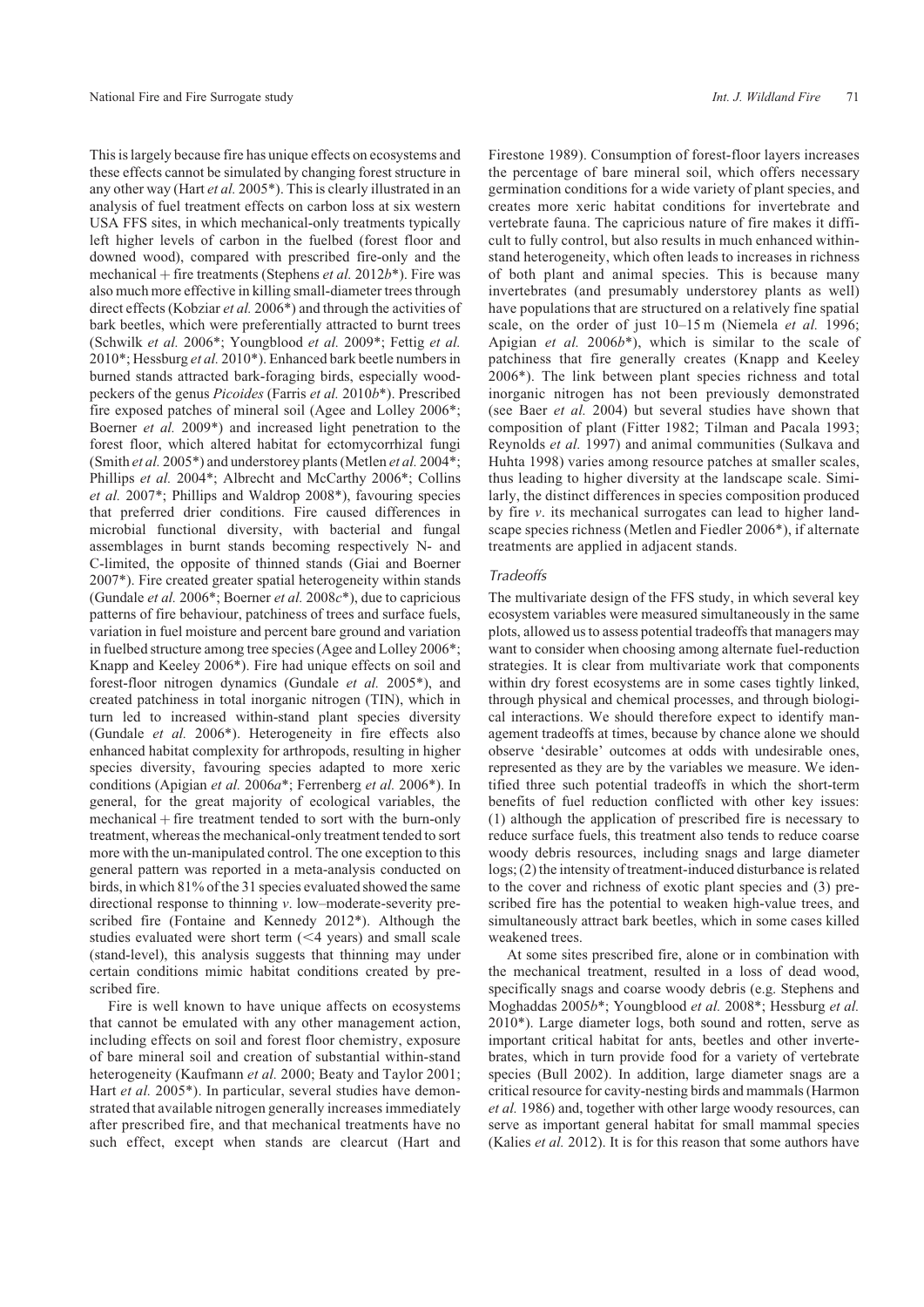questioned the wisdom of applying prescribed fire across broad landscapes of the Interior West (Tiedemann *et al.* 2000), especially in forests with mixed fire-return intervals. It is likely however, that frequent-fire forests may never have supported high levels of snags or large down woody debris under more natural fire regimes. Evidence for this supposition stems from surveys of down woody material in pine forests that have maintained a more natural fire regime over time (Stephens *et al.* 2007). Also, because even very low-intensity prescribed fires tend to consume snags and large logs (Covington and Sackett 1984; Stephens and Finney 2002; Torgersen 2002), and because these kinds of fires are thought to have occurred frequently in seasonally dry forests, it is logical to assume that large-diameter woody resources would have been limited in the pre-settlement world. This is especially true for more decomposed log resources, because these are more completely consumed by low-intensity surface fires (Uzoh and Skinner 2009). Also, because fire effects tend to be spatially heterogeneous, at least some large-diameter woody material may remain in patches within most stands immediately after treatment, thus leaving some habitat for species that require the unique conditions offered by this resource. In any case, managers may want to consider how to balance the need for rapid fuel reduction with the consequences of decreased quality of faunal habitat, especially when there are threatened, endangered or sensitive species involved.

Although the mechanical  $+$  fire treatment provided the most rapid progress towards stand-structural goals, disturbance intensity associated with this treatment also caused the greatest increase in cover of exotic plant species (Dodson and Fiedler 2006\*; Collins *et al.* 2007\*; Dodson *et al.* 2007\*; Bartuszevige and Kennedy 2009\*; Schwilk *et al.* 2009\*). Exotic plants can be 'transformative' and therefore capable of altering environmental conditions for other species (Dodson and Fiedler 2006\*). Several studies have demonstrated increases in exotic plant cover or diversity after prescribed fire, in ponderosa pine forests of northern Arizona (Griffis *et al.* 2001; Fulé *et al.* 2005), the Black Hills of South Dakota (Wienk *et al.* 2004), in the Sierra Nevada (Kane *et al.* 2010), in coastal conifer forests of the Pacific Northwest (Thysell and Carey 2001) and in southern Canada boreal forests (Haeussler *et al.* 2002). Other studies however, have reported no differences in exotic plants before and after prescribed fire (Fornwalt *et al.* 2003; Wayman and North 2007), suggesting that mitigating factors may explain variation in response. These include pre-existing levels of exotic plant species in areas to be burned, or differences in prescribed fire intensity. Certainly, disturbance intensity can have marked effects on levels of exotic plant infestations, as indicated repeatedly in the FFS study with the mechanical  $+$  fire treatment, and in other studies with or without fire (Battles *et al.* 2001). Because exotic plant species can persist at sites for many years (Keeley *et al.* 2003), managers in weed-prone areas will want to consider the landscape context of the treated area, such as nearby roads, wildland–urban interface and previous exotic plant invasions (Bartuszevige and Kennedy 2009\*), in order to mitigate introduction and spread of exotic plants.

At the five western FFS sites that experienced significant levels of bark beetle-caused tree mortality, the great majority of trees killed were small diameter (Stephens *et al.* 2012*a*\*), which is consistent with the management target for restoration (Six and Skov 2009\*; Fettig *et al.* 2010\*). However, large-diameter trees were occasionally killed by bark beetles as illustrated with a structural equation model developed by Youngblood *et al.* (2009)\*, working at the Blue Mountains site. The model examined how treatment-induced changes in the fuelbed influenced ponderosa pine mortality as caused by bark beetles. In particular, the mechanical portion of the mechanical  $\pm$  fire treatment increased the mass of both 100-h and 1000-h fuel, and later burning of these fuels resulted in higher mean fire temperatures, more severe bole charring of trees and higher mortality of both large and small trees due to bark beetles (Fig. 3). Interestingly, tree mortality was primarily attributed to wood borers, which are not typically known to be mortality agents of ponderosa pine. In general, whenever fire is reintroduced into dry forest stands after a long absence, large-diameter trees may be lost, because accumulated duff at the base of trees may support smouldering combustion, which may in turn kill fine roots and predispose trees to subsequent attack by bark beetles (McHugh and Kolb 2003; Parker *et al.* 2006). Although we saw no evidence of smouldering duff combustion contributing to bark beetle-caused tree mortality of large trees, managers may want to consider protecting large trees in high value areas like campgrounds or historical old-growth stands, especially if there is evidence of high levels of slash or deep layers of duff at the base of these trees. Finally, although bark beetles contribute to short-term increases in levels of tree mortality, they can be regarded as keystone species from an ecosystem perspective. For example, bark beetle populations attract woodpeckers that in turn create cavities for other wildlife species, disperse wood-decaying fungi, and thereby help accelerate decomposition of snags (Farris *et al.* 2004).

## Habitat effects

Any significant management action is likely to favour some species over others, mostly through changes in habitat brought about by manipulation of stand structure, the fuelbed and the forest floor. For the most part, species responded to fuelreduction treatments in a manner consistent with their life history characteristics, demonstrating adaptation to frequent, low-intensity fire (Metlen *et al.* 2004\*). The conditions created by fire, such as increased light and heat at the forest floor (Huang *et al.* 2007\*; Joesting *et al.* 2007\*), exposed bare mineral soil (Boerner *et al.* 2009\*), decreased shrub cover but increased grass cover (Collins *et al.* 2007\*; Sharp *et al.* 2009\*) and increased within-stand heterogeneity (Gundale *et al.* 2006\*; Knapp and Keeley 2006\*), favoured species that can thrive under drier microhabitat conditions (Metlen *et al.* 2004\*; Boerner 2006\*; Greenberg *et al.* 2007*a*\*; Phillips and Waldrop 2008\*; Kilpatrick *et al.* 2010\*).

Changed conditions within stands can influence species composition and diversity for a wide spectrum of organisms, including plants, invertebrates and vertebrates. For example, working at the North-eastern Cascades site, Dodson and Peterson (2010)\* reported that all active treatments, especially those including fire, tended to increase plant species diversity, through enhanced colonisation of disturbance-adapted species, and reduced abundance (but not extirpation) of extant species that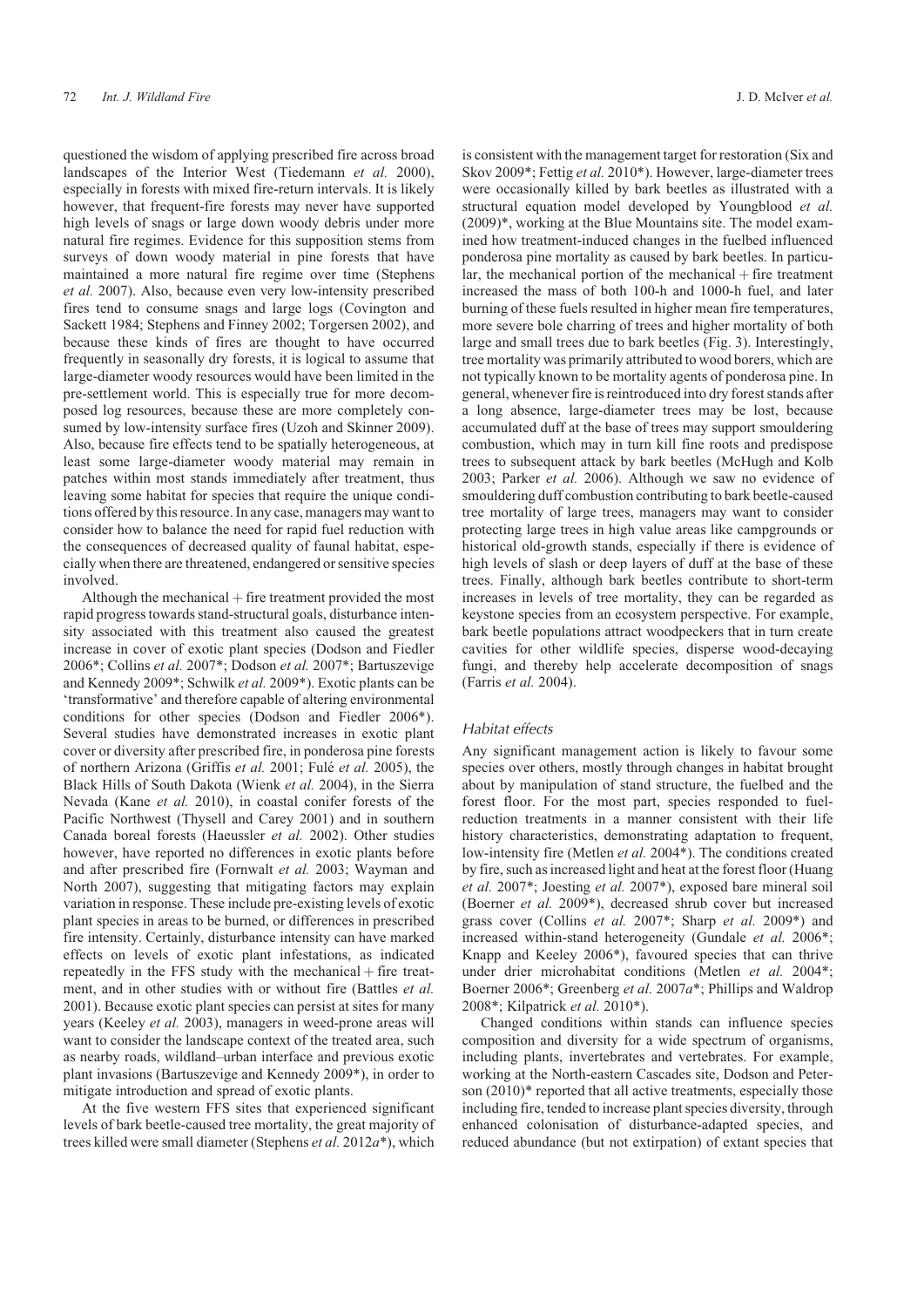

**Fig. 3.** Structural equation model results for large and small ponderosa pine mortality. Overall model Chi-square  $= 7.86$  with  $P = 0.10$ , indicating no major deviations between data and model. Rectangles represent observed variables, whereas hexagons represent composites summarising the effects of multiple predictors on individual responses. Only significant pathways are shown. Path coefficients presented are standardised values. Observed variables with pseudo- $R^2$  values are response variables for mortality.

favoured more mesic conditions. At the Central Appalachian Plateau site, Joesting *et al.* (2007)\* demonstrated that chestnut (*Castanea* sp.) seedlings responded favourably to the increased light conditions of the mechanical-only treatment, by increasing their net rate of photosynthesis. At the Northern Rocky Mountain site, Dodson *et al.* (2007)\* demonstrated that although overall native plant species diversity was generally enhanced by all treatments, burning in particular increased the prevalence of short-lived species, which depend on disturbed conditions on the forest floor (exposed mineral soil; light and heat penetration) to persist in stands that harbor more competitively dominant species (Steele and Geier–Hayes 1987). At the Central Sierra Nevada site, burning increased patchiness of mineral soil within stands, which was sufficient to favour leaf litter arthropod species that prefer more xeric conditions (Apigian *et al.* 2006*a*\*). Similarly, treatments that reduce leaf-litter depth and shade can reduce relative abundances of vertebrates like shrews and salamanders in the short term (Greenberg *et al.* 2007*a*\*; Matthews *et al.* 2009\*, 2010\*), probably because these conditions offer fewer refuges from predation and present significant osmoregulatory challenges to smaller individuals. In contrast, the same treatments can provide thermoregulatory opportunities for vertebrates like lizards, who rely on basking to elevate body heat for efficient foraging (Matthews *et al.* 2010\*). Burninginduced changes in the distribution of vegetation and other structural elements of stands can also shift the relative proportion of bird nesting guilds, from a predominance of canopy, shrub and ground nesting guilds in thinned or control stands (Zebehazy *et al.* 2004\*) to cavity-nesting species in burned stands (Lyons *et al.* 2008\*; Farris *et al.* 2010*b*\*). The fact that uncommon, disturbance-dependent species were often favoured by the application of fire (Apigian *et al.* 2006*a*\*; Dodson *et al.* 2007\*; Sharp *et al.* 2009\*) suggests that over the years lack of fire had allowed these systems to shift considerably towards more mesic conditions, thus favouring species that thrive in disturbance-free environments. Presumably, repeated application of prescribed fire over time will lead to a more balanced community structure for most organism groups, including species that thrive in disturbance-free patches and those that depend on the conditions created by disturbance, a group that includes many threatened, endangered and sensitive species (Satterthwaite *et al.* 2002; Norden and Kirkman 2004; Menges *et al.* 2006). A good example of this was reported by Campbell *et al.* (2007)\*, who observed that the rare Diana Fritillary (*Speyeria diana*) seems to favour stands treated both mechanically and by burning, which suggests that widespread application of fuel-reduction treatments may help restore healthier populations of rare species that have declined in the era of fire suppression.

Most available literature supports the FFS conclusion that fuel-reduction treatments tend to initially favour plant species that are adapted to low intensity disturbance, through complex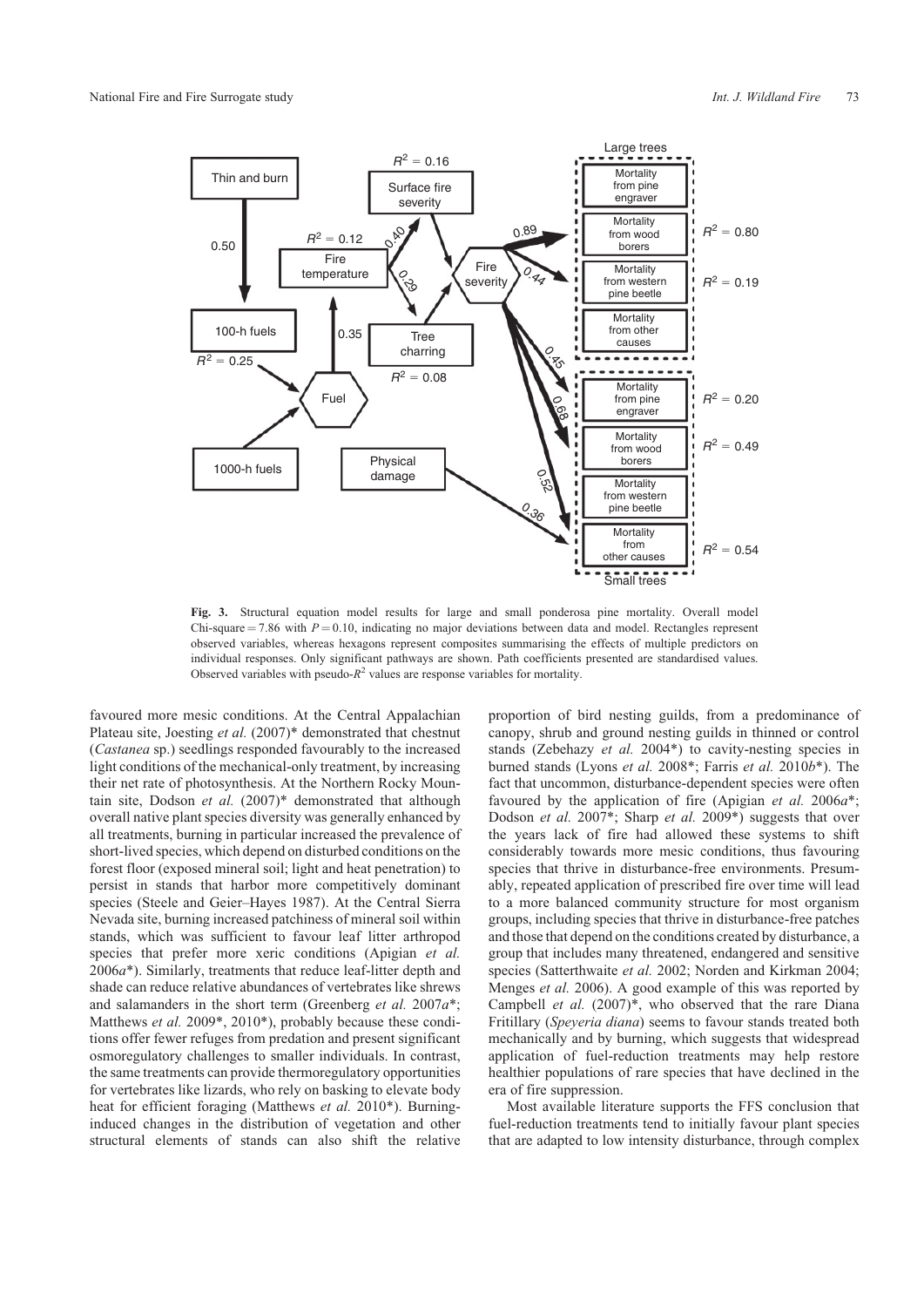changes in the canopy, the understorey, the forest floor and the soil. Mechanical treatments tend to reduce overstorey cover, which increases light penetration to the forest floor and opens up resources for competing plant species. Understorey plant species that can better tolerate increased light and heat, and can opportunistically seize suddenly available resources tend to be favoured, particularly short-lived (Merrill *et al.* 1980; Laughlin *et al.* 2004; Fulé *et al.* 2005) and early successional species (Jenkins and Parker 1998). Disturbances can also favour shortlived, opportunistic species by decreasing or extirpating late successional species (Halpern and Spies 1995; Battles *et al.* 2001; Grant and Loneragan 2001). Finally, after observing that fuel-reduction treatments favour pioneer bryophyte species, Hardman and McCune (2010) suggest that these kinds of species perform a valuable ecosystem service of stabilising the soil surface immediately after disturbance, thereby reducing its vulnerability to erosion.

Exactly how structural changes in different layers of the forest might influence animal species can be difficult to determine. This is partly because habitat requirements for most species are poorly known, but also because treatments can have both direct, immediate effects and indirect, lagged effects. For example, opening the canopy by overstorey thinning is a direct way to immediately increase light penetration to the forest floor (Wilson *et al.* 1995; Conner *et al.* 2002; Wood *et al.* 2004) but an indirect result of this is that forest floor herbaceous cover can increase shortly thereafter (Riegel *et al.* 1995; Wayman and North 2007). Thus, as long as mechanical treatment leaves the forest floor intact, species like south-eastern shrews (*Sorex longirostris*) and most salamanders will tend to be favoured by this practice, even if more light reaches their habitat (Pough *et al.* 1987; Petranka *et al.* 1993). In addition, species like certain butterflies will also tend to be favoured to the extent that increased herbaceous vegetation provides greater nectar resource (Thill *et al.* 2004; Campbell *et al.* 2007\*).

Burning, in contrast, tends to remove both the understorey and the forest floor in the short term, which tends to favour ground-dwelling species like lizards and snakes (Zug 1993; Perison *et al.* 1997; Matthews *et al.* 2010\*), which prefer bare mineral soil for basking and to facilitate movement (Renken 2006). In contrast, species that require high levels of groundlevel moisture, such as shrews and salamanders, may decline in the short term (Matthews *et al.* 2009\*, 2010\*). However, over time, regrowth of the understorey and accumulation of litter will shift the balance back towards more mesic habitat conditions even for treatments that cause the greatest initial disturbance (i.e. thinning + burning; Matthews  $et al. 2009*$ ). This dynamism is the principle reason why time since treatment is such a critical variable when sampling animal populations – most native species will not only tend to rebound quickly after treatment (e.g. Vickers 2003\*) but species mixes will be in constant flux due to shifting habitat conditions over time.

In dry forest systems in which fire has been excluded for several cycles, species richness of both plants and animals tends to increase with fuel-reduction treatment, because higher quality habitat for disturbance-adapted species suddenly becomes available (Fiedler *et al.* 1992; White and Jentsch 2001). In particular, uncommon species tend to increase in abundance because disturbance re-establishes conditions and processes that are

critical features of their evolutionary history (Dodson *et al.* 2007\*). In fact, fire exclusion has been implicated as a major factor in reduced understory species richness in frequent-fire forests of the western US (ponderosa pine, northern Arizona, Covington and Moore 1994; Fulé et al. 1997; ponderosa pine, Black Hills, South Dakota, Laughlin *et al.* 2004; Wienk *et al.* 2004). This same pattern has been observed for invertebrates, with most increases in species number occurring within the subset of species that favour higher levels of disturbance (Apigian *et al.* 2006*a*\*). Findings from the FFS study and the supporting literature are therefore consistent in concluding that reintroduction of fire into dry forest systems will result in habitat shifts and enhanced heterogeneity that will likely result in more balanced species compositions of both plants and animals.

## Restoration

To date, the FFS study has measured only short-term effects of alternative fuel-reduction treatments, with insufficient time having elapsed since treatment to assess long-term progress toward restoration goals (McIver and Weatherspoon 2010\*). Nevertheless, measurements taken up to 4 years after treatment are sufficient to make four distinct predictions on what might happen if managers embark on long-term restoration plans in dry forest systems: (1) Restoration of conditions similar to those thought to have prevailed before settlement will require persistent management, featuring repeat entries of both mechanical treatment and prescribed fire; (2) eastern forests will require much more frequent applications of both mechanical treatment and fire, due to their greater productivity and the need to control a more diverse set of competing plant species; (3) application of mechanical treatments alone may gradually cause dry forest systems to diverge from states maintained by fire alone, despite the observation of generally subtle effects of both treatments in the short term and (4) long-term monitoring of key ecosystem components needs to accompany persistent management, in order to gauge whether or not projected goals are met, and to make course corrections if needed.

Overall, FFS findings indicate that meaningful progress towards long-term restoration goals will benefit from a management scenario that features repeat entries of both prescribed fire and mechanical treatments over time (Boerner *et al.* 2008*d*\*; Iverson *et al.* 2008\*). It is clear that unless prescribed fire can be applied frequently enough and with a high enough intensity to remove vegetation that has encroached with fire suppression, mechanical treatments will at least occasionally be needed to maintain overstorey density and basal area at desirable levels (Fiedler *et al.* 2010\*; Youngblood 2010\*). Prescribed fire needs to be applied more frequently because this practice influences components (fuels) that have a higher turnover rate than those influenced by mechanical treatment (overstorey). This finding stems from the consistent observation that even the most aggressive fuel-reduction treatments have subtle and transient effects on most key ecosystem variables (Fig. 2). Several understorey studies support this finding, indicating that multiple entries are needed to restore systems to within the historical range of variability (Harrington and Edwards 1999; Metlen and Fiedler 2006\*; Iverson *et al.* 2008\*; Waldrop *et al.* 2008\*). For example, Laughlin *et al.* (2008) reported that it took 11 years of multiple prescribed fires to restore historical understorey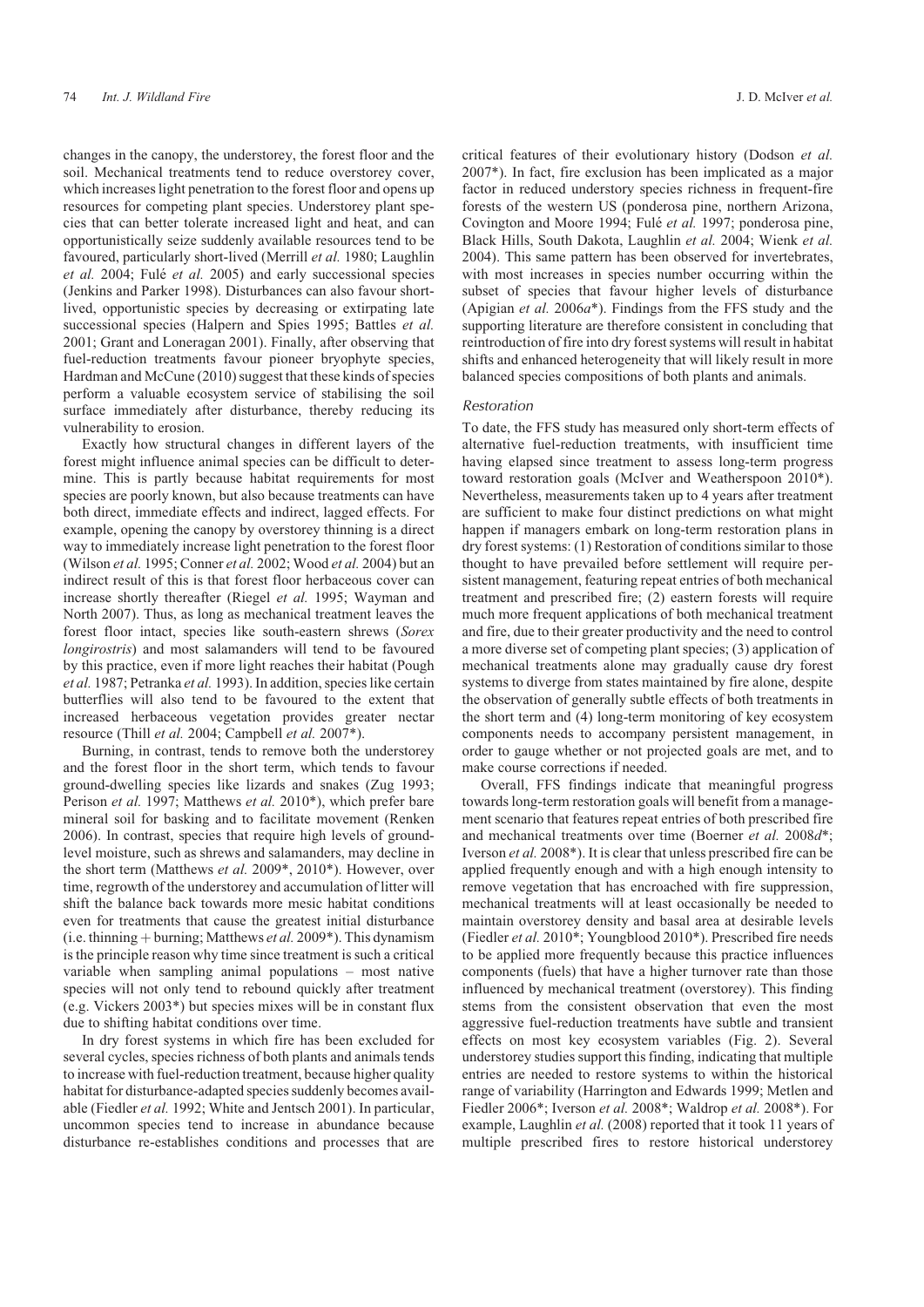community structure in a ponderosa pine-bunchgrass system. Similarly, Dey and Hartman (2005) noted that multiple fires were necessary in younger dry oak forests in the Missouri Ozarks to favour oak and hickory (*Carya* sp.) relative to their competitors. In some cases however, restoration goals may be even more difficult to achieve: Waldrop *et al.* (1992) reported that 43 years of frequent burning (3–5-year intervals) in pine forests of the southern coastal plain did little to change understorey plant species composition.

Seasonally dry forests of the eastern US differ from western forests in many ways, but most importantly, they tend to be more productive and diverse. Greater productivity means that eastern forests rebound more quickly after disturbance, and therefore require much more frequent application of restoration treatments. In particular, high decomposition rates in hardwood forests can return fine-fuel mass to initial conditions within a few years (Graham and McCarthy 2006\*) and rapid sprouting and growth of undesirable species can quickly return stands to initial conditions (Waldrop *et al.* 2008\*; Outcalt and Brockway 2010). In fact, during the FFS study period, four of the five eastern sites required at least two prescribed fires (Table 1), whereas none of the seven western sites demonstrated rebound from disturbance that was significant enough to require re-entry by the end of the study period (2008).

Although it is true that even fairly aggressive mechanical or burning treatments caused subtle and transient effects for most variables, it is also true that mechanical treatments were not surrogates for fire in many cases. Therefore, if two equivalent stands received persistent application of either mechanical treatment or burning at a high enough frequency to prevent rebound, the two stands would diverge from one another within two or three treatment cycles. It is for this reason that restoration towards conditions thought to prevail before European settlement will only occur with both burning and mechanical treatments applied in tandem: burning because fire is such a unique process and cannot be emulated in any other way (Weaver 1943), and mechanical treatment because overstorey adjustments will occasionally need to be made due to constraints placed on the intensity of prescribed fire. Of course, if current constraints on prescribed fire operations were relaxed such that summer burns were possible, burning by itself could probably be used in some cases to maintain stand structure over time.

Evidence from the short-term measurements of the FFS identifies the need for repeat entries over time, in order to achieve long-term restoration goals. But it would be unwise simply to extrapolate observed short-term responses over longer periods of time, because trajectories of many variables may be non-linear. For example, in a study of oak flatwoods that had been burned every 3–4 years for 30 years, Vance and Henderson (1984) measured reduced nitrogen mineralisation rates and attributed these to slow but persistent changes in the *quality* of organic matter, possibly through conversion of carbon into more recalcitrant forms (like charcoal) over time (Ponomarenko and Anderson 2001). Another reason why short-term results may not scale to the long term is that weather patterns observed in a shortterm study may turn out to be a primary factor in explaining results. A possible example of this is the contrasting results on long-term understorey response to treatment, in which Busse *et al.* (2000) and Laughlin *et al.* (2008) found significant and

lasting effects, whereas Fulé et al. (2002) did not, and attributed lack of response to a prolonged drought in northern Arizona during the study period. In any case, to the extent that repeat entries cause changes in the quality of other variables as well, the subtle and transient short-term effects measured in the FFS study will not necessarily scale linearly over longer periods of time. Only long-term monitoring will provide meaningful, reliable information on the effects of land-management scenarios that are implemented for the long term (Boerner *et al.* 2008*c*\*; McIver and Weatherspoon 2010\*).

## Conclusion

Current conditions of many seasonally dry forests in the US leave them uncharacteristically susceptible to high-severity wildfire. Alternative fuel-reduction treatments have been used for decades to mitigate fire hazard in these forests. The National Fire and Fire Surrogate study was designed to bolster information on how these practices influence whole ecosystems.

When applied under prescription, both surface fire and its mechanical surrogates are generally successful in meeting shortterm fuel-reduction objectives, changing stand structure and fuelbeds such that treated stands are potentially more resilient to moderate-intensity wildfire. Mechanical treatment followed by prescribed fire is most effective in altering stand structure, reducing fuels and lowering fire hazard, but both mechanical treatment and prescribed fire alone can reduce potential fire intensity in some cases.

Most available evidence suggests that these desirable objectives are typically accomplished with few unintended consequences, as most ecosystem components exhibit very subtle effects, or no measurable effects at all. Significant effects are more prevalent and lasting in the vegetation, followed by the forest floor, dead wood and soils. Whereas exotic plants tend to increase with levels of treatment disturbance, overall understorey species richness also increases, especially fire-adapted plants and those plants that are favoured by more open, xeric forest floor conditions. Though mineral soil exposure, pH, exchangeable cations and total inorganic nitrogen respond to treatment in the short term, initial changes tend to disappear or diminish after only a few years. Other soil variables including bulk density, soil carbon, dead wood carbon and soil nitrogen exhibit extremely subtle response to treatment. Bird species show subtle response as well, but bark-foraging and cavitynesting birds tend to be more attracted to stands that received a burning treatment. Invertebrate communities also exhibit subtle short-term response, but fire tends to cause distinctly different effects compared with mechanical treatment, primarily because fire creates much more patchy forest-floor conditions. Although bark beetles often take advantage of fire-weakened trees, and can therefore cause additional tree mortality, the percentage of trees killed by beetles is usually very low and tends to be limited to smaller-diameter trees.

Desired treatment effects on stand structure and fuels tend to be transient, just like effects on most other ecosystem variables, indicating that once fuel-reduction management starts managers need to be persistent with repeat entries into the future, especially in the faster-growing eastern forests. For most variables, mechanical treatments are not surrogates for fire, and so if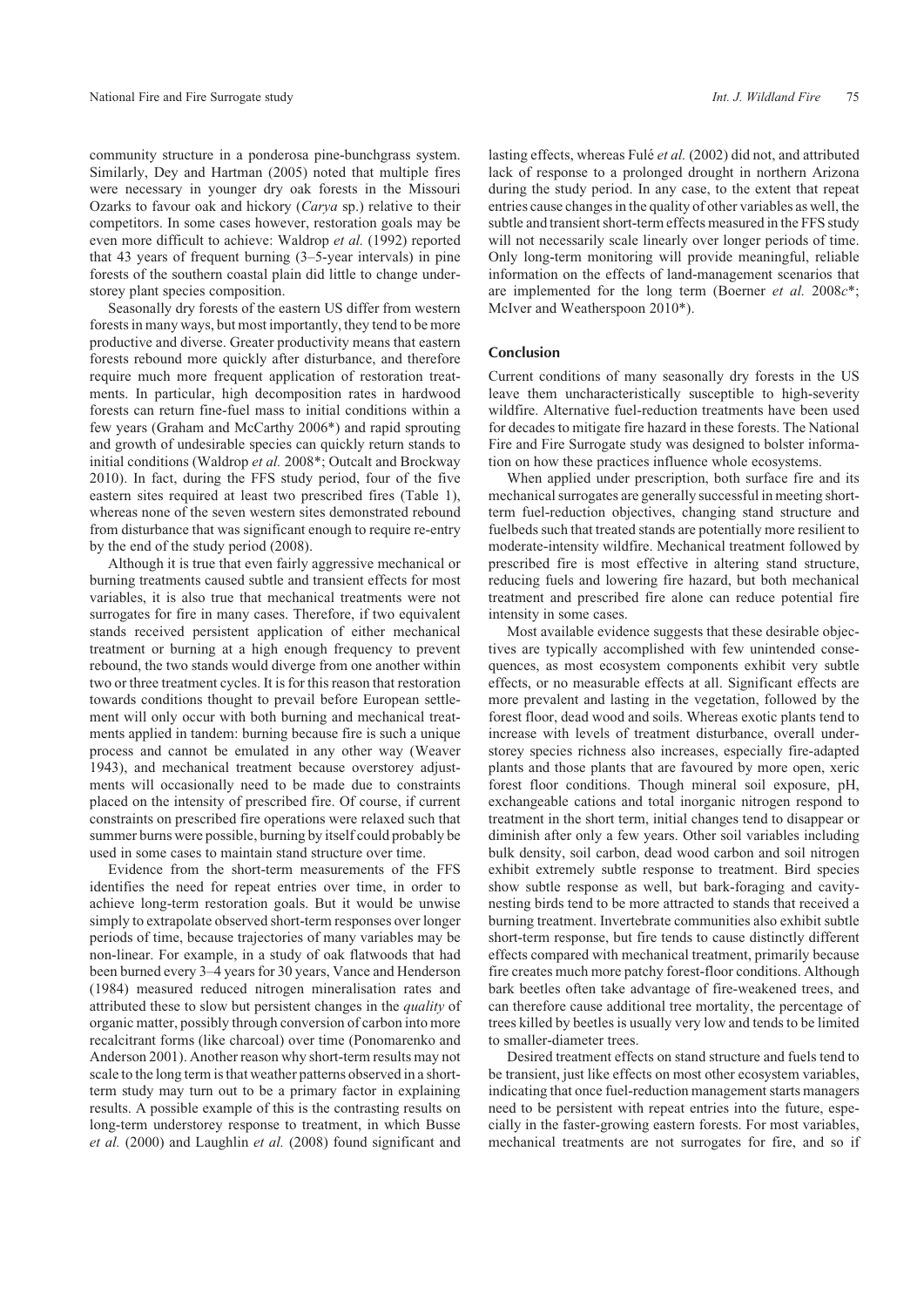mechanical treatments are consistently applied alone, stands may diverge considerably over time compared with stands that receive at least occasional prescribed fire.

In general, results of the multisite, multivariate National Fire and Fire Surrogate study indicate that although certain treatment-related tradeoffs within ecosystems are inevitable (e.g. treatment intensity *v.* exotic plant species or coarse woody material) land managers can move forward with fuel-reduction work, confident that these practices will be unlikely to cause substantial unintended consequences in seasonally dry forest ecosystems in the short term. Because mechanical treatments are not complete surrogates for fire, however, and because most effects tend to be transient, repeat treatments that include at least occasional prescribed fire will be necessary to restore dry forest systems in the long run.

Finally, it is important to note that because dry forest ecosystems are so idiosyncratic, and because the exact pattern of weather before and after treatment will likely influence details of treatment response, it will always be difficult to predict exactly what will happen when alternative fuelreduction treatments are applied. Fortunately, we already have a tool that allows managers to adjust prescriptions through time, based on what they see after prior treatments. Adaptive management, applied with a blend of scientific rigor and management practicality, can lead managers through the long process of restoration even in systems that are complex and dynamic. Variables chosen to measure need not be extensive but would probably need to include variables that validate treatments, variables that reflect damage to the soil resource, and variables that monitor key species such as invasive plants and TES species.

The analyses conducted by FFS researchers were extensive and deep for most sites and for most ecosystem components. Nonetheless, numerous opportunities are available for further analysis with the existing dataset, particularly in the realm of multivariate studies that would likely be successful in identifying and elucidating relationships among variables within and among ecosystem components. Consequently, the entire FFS database, complete with explanatory meta-data, is now available at the US Forest Service Data Repository [\(http://www.fs.](http://www.fs.usda.gov/rds/archive/) [usda.gov/rds/archive/](http://www.fs.usda.gov/rds/archive/), accessed 21 September 2012).

## Acknowledgements

This is contribution number 200 of the National Fire and Fire Surrogate study, funded by the US Joint Fire Science Program (JFSP Grant numbers 99-S-1 and 04-S-02). Partial funding for the Blue Mountains site was provided by a grant from the USDA National Research Initiative (96–03859). Financial support for the Southern Appalachian Mountains and Gulf Coastal Plain sites was provided by the 2000 National Fire Plan. Contributed support, from the management community for the implementation of treatments, and from universities and federal research organisations for payment of permanent salaries, was also necessary to achieve project success. We thank all of our many colleagues and students who helped to design and carry out the FFS study, our partners in the management community whose expertise and dedication was critical for implementation of the treatments, and to the hundreds of individuals who participated in the project over the years. Special thanks as well to Susan Conard, without whom the project would never have got off the ground in the first place.

#### References

- Abella SR, Covington WW (2004) Monitoring an Arizona ponderosa pine restoration: sampling efficiency and multivariate analysis of understory vegetation. *Restoration Ecology* **12**, 359–367. doi:10.1111/J.1061-2971. 2004.00317.X
- Agee JK, Lehmkuhl JF (2009) Dry forests of the Northeastern Cascades Fire and Fire Surrogate Project Site, Mission Creek, Okanogan-Wenatchee National Forest. USDA Forest Service, Pacific Northwest Research Station, General Technical Report RP-577. (Portland, OR)
- Agee JK, Lolley MR (2006) Thinning and prescribed fire effects on fuels and potential fire behavior in an eastern Cascades forest, Washington, USA. *Fire Ecology* **2**, 3–19. doi:10.4996/FIREECOLOGY.0202003
- Agee JK, Skinner CN (2005) Basic principles of forest fuel reduction treatments. *Forest Ecology and Management* **211**, 83–96. doi:10.1016/ J.FORECO.2005.01.034
- Albrecht MA, McCarthy BC (2006) Effects of prescribed fire and thinning on tree recruitment patterns in central hardwood forests. *Forest Ecology and Management* **226**, 88–103. doi:10.1016/J.FORECO.2005.12.061
- Amacher A, Barrett R, Moghaddas JJ, Stephens SL (2008) Preliminary effects of fire and mechanical fuel treatments on the abundance of small mammals in the mixed-conifer forest of the Sierra Nevada. *Forest Ecology and Management* **255**, 3193–3202. doi:10.1016/J.FORECO. 2007.10.059
- Apigian K, Dahlsten D, Stephens SL (2006*a*) Fire and fire surrogate treatment effects on leaf litter arthropods in a western Sierra Nevada mixed-conifer forest. *Forest Ecology and Management* **221**, 110–122. doi:10.1016/J.FORECO.2005.09.009
- Apigian KO, Dahlsten DL, Stephens SL (2006*b*) Biodiversity of Coleoptera and the importance of habitat structural features in a Sierra Nevada mixed-conifer forest. *Environmental Entomology* **35**, 964–975. doi:10.1603/0046-225X-35.4.964
- Baer SG, Blair JM, Collins SL, Knapp AK (2004) Plant community response to resource availability and heterogeneity during restoration. *Oecologia* **139**, 617–629. doi:10.1007/S00442-004-1541-3
- Bartuszevige AM, Kennedy PL (2009) Synthesis of knowledge on the effects of fire and thinning treatments on understory vegetation in US dry forests. Oregon State University Press, Final Report to the Joint Fire Sciences Program. (Corvallis, OR)
- Battles JJ, Shlisky AJ, Barrett RH, Heald RC, Allen-Diaz BH (2001) The effects of forest management on plant species diversity in a Sierran conifer forest. *Forest Ecology and Management* **146**, 211–222. doi:10.1016/S0378-1127(00)00463-1
- Beaty RM, Taylor AH (2001) Spatial and temporal variation of fire regimes in a mixed conifer forest landscape, Southern Cascades, California, USA. *Journal of Biogeography* **28**, 955–966. doi:10.1046/J.1365-2699. 2001.00591.X
- Boerner REJ (2006) Soil, fire, water, and wind: How the elements conspire in the forest context. Proceedings: Fire in Eastern Oak Forests: Delivering Science to Land Managers. In 'Fire in Eastern Oak Forests: Delivering Science to Land Managers, Proceedings of a Conference', 15–17 November 2005, Columbus, OH. (Ed. MB Dickinson) USDA Forest Service, Northern Research Station, General Technical Report NRS-P-1, pp. 104–122. (Newtown Square, PA)
- Boerner REJ, Huang J, Hart SC (2008*a*) Impacts of fire and fire surrogate treatments on ecosystem Nitrogen storage patterns: Similarities and differences between eastern and western North America. *Canadian Journal of Forest Research* **38**, 3056–3070. doi:10.1139/X08-144
- Boerner REJ, Huang J, Hart SC (2008*b*) Fire, thinning, and the carbon economy: effects of fire and fire surrogate treatments on estimated carbon storage and sequestration rate. *Forest Ecology and Management* **255**, 3081–3097. doi:10.1016/J.FORECO.2007.11.021
- Boerner REJ, Giai C, Huang J, Miesel JR (2008*c*) Fire and mechanical thinning effects on soil enzyme activity and nitrogen transformations in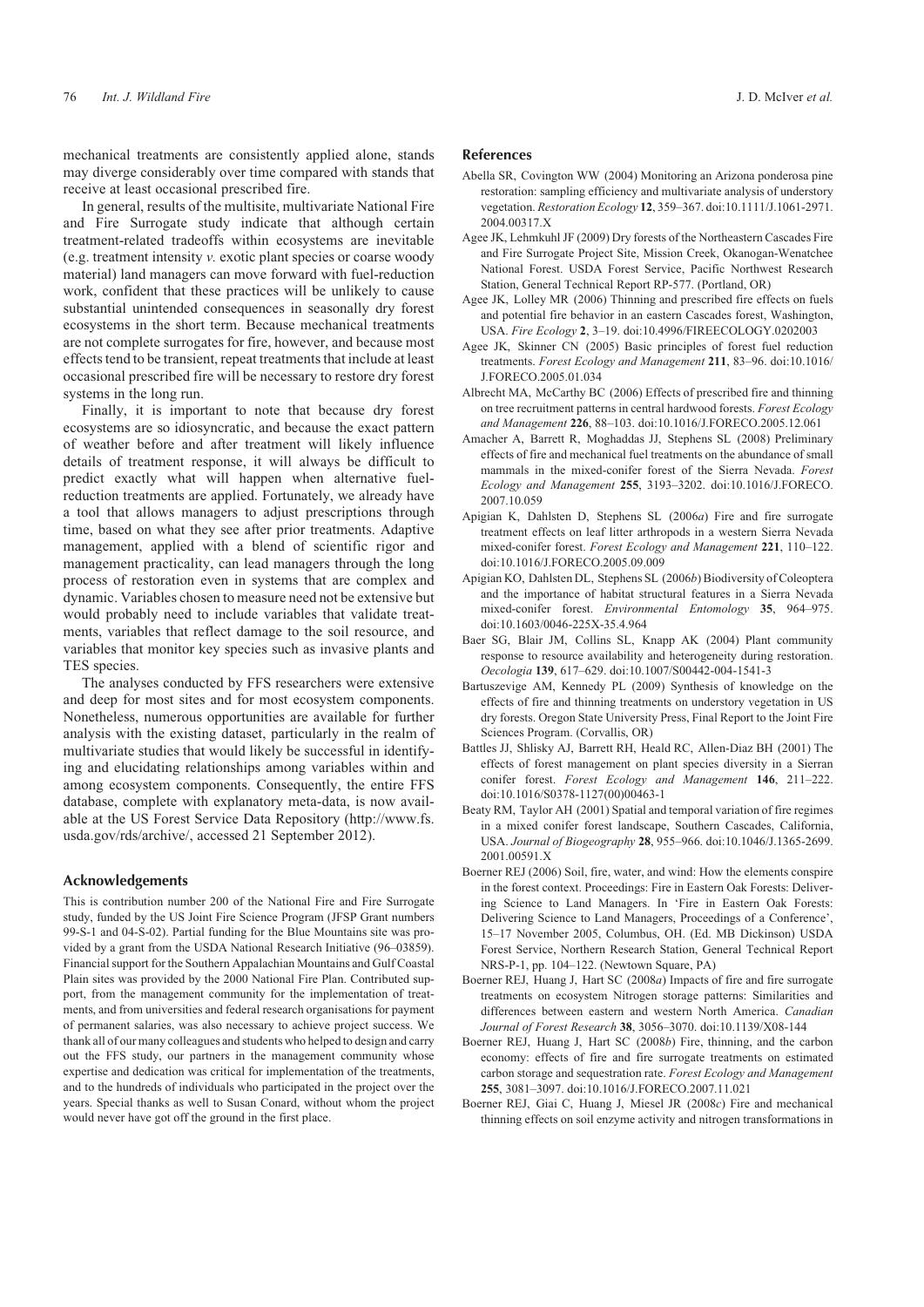eight North American forest ecosystems. *Soil Biology & Biochemistry* **40**, 3076–3085. doi:10.1016/J.SOILBIO.2008.09.008

- Boerner REJ, Coates AT, Yaussy DA, Waldrop TA (2008*d*) Assessing ecosystem restoration alternatives in eastern deciduous forests: the view from belowground. *Restoration Ecology* **16**, 425–434. doi:10.1111/ J.1526-100X.2007.00312.X
- Boerner REJ, Huang J, Hart SC (2009) Impacts of fire and fire surrogate treatments on forest soil properties: a meta-analytical approach. *Ecological Applications* **19**, 338–358. doi:10.1890/07-1767.1
- Brunson MW, Shindler BA (2004) Geographic variation in social acceptability of wildland fuels management in the western US. *Society & Natural Resources* **17**, 661–678. doi:10.1080/08941920490480688
- Bull EL (2002) The value of coarse woody debris to vertebrates in the Pacific Northwest. USDA Forest Service, Pacific Southwest Research Station, General Technical Report PSW-GTR-181. pp. 171–178. (Albany, CA)
- Busse MD, Simon SA, Riegel GM (2000) Tree-growth and understory responses to low-severity prescribed burning in thinned *Pinus ponderosa* forests of central Oregon. *Forest Science* **46**, 258–268.
- Campbell JW, Hanula JL, Waldrop TA (2007) Observations of *Speyeria diana* (Diana Fritillary) utilizing forested areas in North Carolina that have been mechanically thinned and burned. *Southeastern Naturalist (Steuben, ME)* **6**, 179–182. doi:10.1656/1528-7092(2007)6[179: OOSDDF]2.0.CO;2
- Carter MC, Dean TJ, Zhou M, Messina MG, Wang Z (2002) Short-term changes in soil C, N, and biota following harvesting and regeneration of loblolly pine (Pinus taeda L.). *Forest Ecology and Management* **164**, 67–88. doi:10.1016/S0378-1127(01)00590-4
- Clinton BD, Vose JM, Swank WT (1996) Shifts in above-ground and forest floor carbon and nitrogen pools after felling and burning in the southern Appalachians. *Forest Science* **42**, 431–441.
- Coates TA, Boerner REJ, Waldrop TA, Yaussy DA (2008) Soil N transformations under alternative management strategies in Appalachian forests. *Soil Science Society of America Journal* **72**, 558–565. doi:10.2136/SSSAJ2006.0313
- Collins BM, Moghaddas JJ, Stephens SL (2007) Initial changes in forest structure and understory plant communities following fuel reduction activities in a Sierra Nevada mixed conifer forest. *Forest Ecology and Management* **239**, 102–111. doi:10.1016/J.FORECO.2006.11.013
- Collins BM, Everett RG, Stephens SL (2011) Impacts of fire exclusion and recent managed fire on forest structure in old growth Sierra Nevada mixed-conifer forests. *Ecosphere* **2**(4), art51. doi:10.1890/ ES11-00026.1
- Conner RN, Shackleford CE, Schaefer RR, Saenez D, Rudolph CD (2002) Avian community response to southern pine ecosystem restoration for red-cockaded woodpeckers. *The Wilson Bulletin* **114**, 324–332. doi:10.1676/0043-5643(2002)114[0324:ACRTSP]2.0.CO;2
- Converse SJ, White GC, Farris KL, Zack S (2006*a*) Small mammal responses to forest fuel reduction: national scale results from the Fire and Fire Surrogate project. *Ecological Applications* **16**, 1717–1729. doi:10.1890/1051-0761(2006)016[1717:SMAFFR]2.0.CO;2
- Converse S, White GC, Block WM (2006*b*) Small mammal responses to thinning and wildfire in ponderosa pine-dominated forests of the southwestern USA. *Journal of Wildlife Management* **70**, 1711–1722. doi:10.2193/0022-541X(2006)70[1711:SMRTTA]2.0.CO;2
- Covington WW, Moore MM (1994) Postsettlement changes in natural fire regimes and forest structure: ecological restoration of old-growth ponderosa pine forests. *Journal of Sustainable Forestry* **2**, 153–181. doi:10.1300/J091V02N01\_07
- Covington WW, Sackett SS (1984) The effects of a prescribed burn in southwestern ponderosa pine on organic matter and nutrients in woody debris and forest floor. *Forest Science* **30**, 183–192.
- Crawford JA, Wahren CHA, Kyle S, Moir WH (2001) Response of exotic plant species to fires in *Pinus ponderosa* forests in northern Arizona. *Journal of Vegetation Science* **12**, 261–268. doi:10.2307/3236610
- Crow TR, Perera AH (2004) Emulating natural landscape disturbance in forest management – an introduction. *Landscape Ecology* **19**, 231–233. doi:10.1023/B:LAND.0000030762.86156.5D
- Dey DC, Hartman G (2005) Returning fire to Ozark Highland forest ecosystems: effects on advance regeneration. *Forest Ecology and Management* **217**, 37–53. doi:10.1016/J.FORECO.2005.05.002
- Dodson EK, Fiedler CE (2006) Impacts of restoration treatments on alien plant invasion in *Pinus ponderosa* forests, Montana, USA. *Journal of Applied Ecology* **43**, 887–897. doi:10.1111/J.1365-2664. 2006.01206.X
- Dodson EK, Peterson DW (2010) Dry coniferous forest restoration and understory plant diversity: the importance of community heterogeneity and the scale of observation. *Forest Ecology and Management* **260**, 1702–1707. doi:10.1016/J.FORECO.2010.08.012
- Dodson EK, Metlen KL, Fiedler CE (2007) Common and uncommon understory species differentially respond to restoration treatments in ponderosa pine/Douglas-fir forests, Montana. *Restoration Ecology* **15**, 696–708. doi:10.1111/J.1526-100X.2007.00282.X
- Dodson EK, Peterson DW, Harrod RJ (2008) Understory vegetation response to thinning and burning restoration treatments in dry conifer forests of the eastern Cascades. *Forest Ecology and Management* **255**, 3130–3140. doi:10.1016/J.FORECO.2008.01.026
- Elliott KJ, Vose JM (2005) Effects of understory prescribed burning on shortleaf pine (*Pinus echinata* Mill.)/mixed-hardwood forests. *The Journal of the Torrey Botanical Society* **132**, 236–251. doi:10.3159/ 1095-5674(2005)132[236:EOUPBO]2.0.CO;2
- Farris KL, Huss MJ, Zack S (2004) The role of foraging woodpeckers in the decomposition of ponderosa pine snags. *The Condor* **106**, 50–59. doi:10.1650/7484
- Farris KL, Converse SJ, Zack S, Robinson WD, Amacher AJ, Contreras T, Gaines WL, Kilpatrick ES, Lanham JD, Miles D, Rompré G, Sieving KE, Pierson JC (2010*a*) Short-term effects of fire and fire surrogate treatments on avian nest survival: a national-scale analysis. *Open Environmental Sciences* **4**, 53–62. doi:10.2174/1876325101004010053
- Farris KL, Zack S, Amacher A, Pierson J (2010*b*) Microhabitat selection of bark-foraging birds in response to fire and fire surrogate treatments. *Forest Science* **56**, 100–111.
- Ferrenberg SM, Schwilk DW, Knapp EE, Groth E, Keeley JE (2006) Fire decreases arthropod abundance but increases diversity: early and late season prescribed fire effects in a Sierra Nevada mixed-conifer forest. *Fire Ecology* **2**, 79–102. doi:10.4996/FIREECOLOGY.0202079
- Fettig CJ, Borys R, Dabney C (2010) Effects of fire and fire surrogate treatments on bark beetle-caused tree mortality in the southern Cascades, California. *Forest Science* **56**, 60–73.
- Fiedler CE, Arno SF, Carlson CE, Harrington MG (1992) Management prescriptions for restoring biodiversity in inland northwest ponderosa pine-fir forests. *Northwest Environmental Journal* **8**, 53–58.
- Fiedler CE, Metlen K, Dodson E (2010) Restoration treatment effects on stand structure, tree growth, and fire hazard in a ponderosa pine/ Douglas-fir forest in Montana. *Forest Science* **56**, 18–31.
- Fitter AH (1982) Influence of soil heterogeneity on the coexistence of grassland species. *Journal of Ecology* **70**, 139–148. doi:10.2307/ 2259869
- Fontaine JB, Kennedy PL (2012) Meta-analysis of avian and small-mammal response to fire severity and fire surrogate treatments in US fire-prone forests. *Ecological Applications* **22**, 1547–1561.
- Fornwalt PJ, Kaufmann MR, Huckaby LS, Stoker JM, Stohlgren TJ (2003) Non-native plant invasions in managed and protected ponderosa pine/ Douglas-fir forests of the Colorado Front Range. *Forest Ecology and Management* **177**, 515–527. doi:10.1016/S0378-1127(02)00456-5
- Fulé PZ, Covington WW, Moore MM (1997) Determining reference conditions for ecosystem management of Southwestern ponderosa pine forests. *Ecological Applications* **7**, 895–908. doi:10.1890/1051-0761 (1997)007[0895:DRCFEM]2.0.CO;2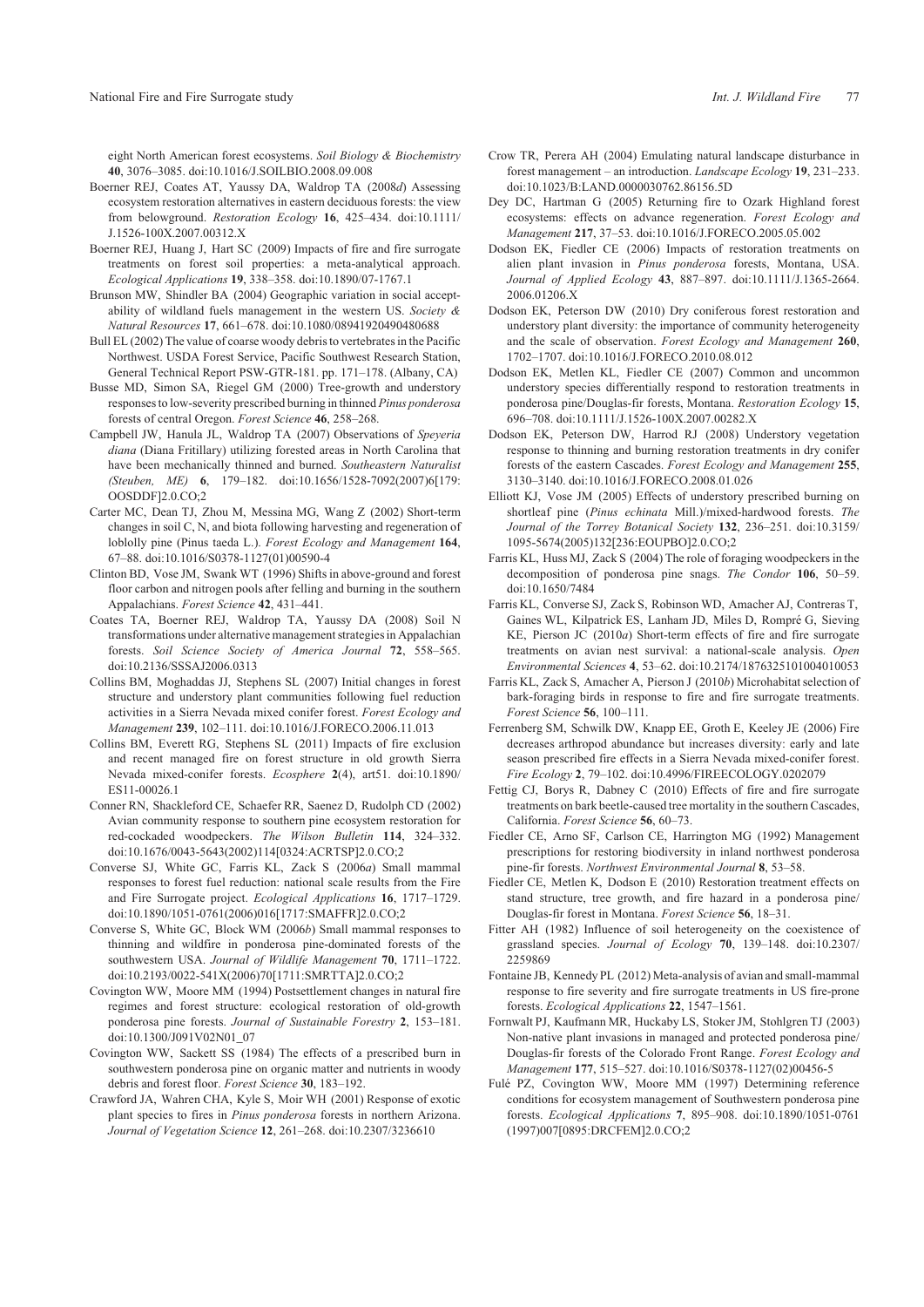- Fulé PZ, McHugh C, Heinlein TA, Covington WW (2001) Potential fire behavior is reduced following forest restoration treatments. In 'Ponderosa Pine Ecosystems Restoration and Conservation: Steps towards Stewardship', 25–27 April 2000, Flagstaff, AZ. (Eds RK Vance, CB Edminster, WW Covington, JA Blake) USDA Forest Service, Rocky Mountain Research Station, Proceedings RMRS-P-22, pp. 28–35. (Ogden, UT)
- Fulé PZ, Covington WW, Smith HB, Springer JD, Heinlein TA, Huisinga KD, Moore MM (2002) Comparing ecological restoration alternatives: Grand Canyon, Arizona. *Forest Ecology and Management* **170**, 19–41. doi:10.1016/S0378-1127(01)00759-9
- Fulé PZ, Laughlin DC, Covington WW (2005) Pine-oak forest dynamics five years after ecological restoration treatments, Arizona, USA. *Forest Ecology and Management* **218**, 129–145. doi:10.1016/J.FORECO.2005. 07.005
- Fulé PZ, Crouse JE, Roccaforte JP, Kalies EL (2012) Do thinning and/or burning treatments in western USA ponderosa or Jeffrey pine-dominated forests help restore natural fire behavior? *Forest Ecology and Management* **269**, 68–81. doi:10.1016/J.FORECO.2011.12.025
- Gaines WL, Haggard M, Begley J, Lehmkuhl JF, Lyons A (2010) Shortterm effects of thinning and burning restoration treatments on avian community composition, density, and nest survival in the eastern Cascades dry forests, Washington. *Forest Science* **56**, 88–99.
- Giai C, Boerner REJ (2007) Effects of ecological restoration on microbial activity, microbial functional diversity, and soil organic matter in mixed-oak forests of southern Ohio, USA. *Applied Soil Ecology* **35**, 281–290. doi:10.1016/J.APSOIL.2006.08.003
- Graham JB, McCarthy BC (2006) Forest floor fuel dynamics in mixed-oak forests of south-eastern Ohio. *International Journal of Wildland Fire* **15**, 479–488. doi:10.1071/WF05108
- Grant CD, Loneragan WA (2001) The effects of burning on the understory composition of rehabilitated bauxite mines in W. Australia: community changes and vegetation response. *Forest Ecology and Management* **145**, 255–279. doi:10.1016/S0378-1127(00)00441-2
- Greenberg CH, Waldrop TA (2008) Short-term response of reptiles and amphibians to prescribed fire and mechanical fuel reduction in a southern Appalachian upland hardwood forest. *Forest Ecology and Management* **255**, 2883–2893. doi:10.1016/J.FORECO.2008.01.064
- Greenberg CH, Otis DL, Waldrop TA (2006) Response of white-footed mice (*Peromyscus leucopus*) to fire and fire surrogate fuel reduction treatments in a southern Appalachian hardwood forest. *Forest Ecology and Management* **234**, 355–362. doi:10.1016/J.FORECO. 2006.07.022
- Greenberg CH, Miller S, Waldrop TA (2007*a*) Short-term response of shrews to prescribed fire and mechanical fuel reduction in a southern Appalachian upland hardwood forest. *Forest Ecology and Management* **243**, 231–236. doi:10.1016/J.FORECO.2007.03.003
- Greenberg CH, Tomcho AL, Lanham JD, Waldrop TA, Tomcho J, Phillips RJ, Simon D (2007*b*) Short-term effects of fire and other fuel reduction treatments on breeding birds in a southern Appalachian upland hardwood forest. *Journal of Wildlife Management* **71**, 1906–1916. doi:10. 2193/2006-070
- Griffis KL, Crawford JA, Wagner MR, Moir WH (2001) Understory responses to management treatments in northern Arizona ponderosa pine forests. *Forest Ecology and Management* **146**, 239–245. doi:10.1016/S0378-1127(00)00461-8
- Gundale MJ, DeLuca TH, Fiedler CE, Ramsey PW, Harrington MG, Gannon JE (2005) Restoration treatments in a Montana ponderosa pine forest: Effects on soil physical, chemical and biological properties. *Forest Ecology and Management* **213**, 25–38. doi:10.1016/ J.FORECO.2005.03.015
- Gundale MJ, Metlen KL, Fiedler CE, DeLuca TH (2006) Nitrogen spatial heterogeneity influences understory diversity following restoration treatments in a ponderosa pine/Douglas-fir forest, Montana. *Ecological*

*Applications* **16**, 479–489. doi:10.1890/1051-0761(2006)016[0479: NSHIDF]2.0.CO;2

- Haeussler S, Beford L, Leduc A, Bergeron Y, Kranabetter JM (2002) Silvicultural disturbance severity and plant communities of the southern Canadian boreal forest. *Silva Fennica* **36**, 307–327.
- Halpern CB, Spies TA (1995) Plant species diversity in natural and managed forests of the Pacific Northwest. *Ecological Applications* **5**, 913–934. doi:10.2307/2269343
- Hardman A, McCune B (2010) Bryoid layer response to soil disturbance by fuel reduction treatments in a dry conifer forest. *The Bryologist* **113**(2), 235–245. doi:10.1639/0007-2745-113.2.235
- Harmon ME, Franklin JF, Swanson FJ, Sollins P, Gregory SV, Lattin JD, Anderson NH, Cline SP, Aumen NG, Sedell JR, Lienkaemper GW, Cromack K, Cummins KW (1986) Ecology of coarse woody debris in temperate ecosystems. *Advances in Ecological Research* **15**, 133–302. doi:10.1016/S0065-2504(08)60121-X
- Harrington TB, Edwards MB (1999) Understory vegetation, resource availability, and litterfall responses to pine thinning and woody vegetation control in longleaf pine plantations. *Canadian Journal of Forest Research* **29**, 1055–1064. doi:10.1139/X99-118
- Hart SC, Firestone MK (1989) Evaluation of three *in situ* nitrogen availability assays. *Canadian Journal of Forest Research* **19**, 185–191. doi:10.1139/X89-026
- Hart SC, DeLuca TH, Newman GS, MacKenzie MD, Boyle SI (2005) Postfire vegetative dynamics as drivers of microbial community structure and function in forest soils. *Forest Ecology and Management* **220**, 166–184. doi:10.1016/J.FORECO.2005.08.012
- Harvey HT, Shellhammer HS, Stecker RE (1980) Giant sequoia ecology: fire and reproduction. US Department of the Interior, National Park Service, Scientific Monograph Series #12. (Washington, DC)
- Hessburg P, Agee JK (2003) An environmental narrative of inland northwest US forests, 1800–2000. *Forest Ecology and Management* **178**, 23–59. doi:10.1016/S0378-1127(03)00052-5
- Hessburg PF, Povak NA, Salter RB (2010) Thinning and prescribed fire effects on snag abundance and spatial pattern in an eastern cascade range dry forest, Washington, USA. *Forest Science* **56**, 74–87.
- Huang J, Boerner REJ, Rebbeck J (2007) Ecophysiological responses of two herbaceous species to prescribed burning, alone or in combination with overstory thinning. *American Journal of Botany* **94**, 755–763. doi:10.3732/AJB.94.5.755
- Hutchinson TF, Long RP, Ford RD, Sutherland EK (2008) Fire history and the establishment of oaks and maples in second-growth forests. *Canadian Journal of Forest Research* **38**, 1184–1198. doi:10.1139/ X07-216
- Iverson LR, Yaussy DA, Rebbeck J, Hutchinson TF, Long RP, McCarthy BC, Riccardi CL, Prasad A (2003) Spatial and temporal distribution of fire temperatures from prescribed fires in the mixed oak forests of southern Ohio. In 'Proceedings, 13th Central Harwood Forest Conference', 1–3 April 2002, Urbana, IL. (Eds JW Van Sambeek, JO Dawson, F Ponder Jr, EF Loewenstein, JS Fralish) USDA Forest Service, General Technical Report, North Central Research Station NC-234. pp. 293–294. (St Paul, MN)
- Iverson LR, Hutchinson TF, Prasad AM, Peters M (2008) Thinning, fire, and oak regeneration across a heterogeneous landscape in the eastern US: 7-year results. *Forest Ecology and Management* **255**, 3035–3050. doi:10.1016/J.FORECO.2007.09.088
- Jenkins MA, Parker GR (1998) Composition and diversity of woody vegetation in silvicultural openings of southern Indiana forests. *Forest Ecology and Management* **109**, 57–74. doi:10.1016/S0378-1127(98) 00256-4
- Joesting HM, McCarthy BC, Brown KJ (2007) The photosynthetic response of American chestnut (*Castanea dentata* (Marsh.) Borkh.) seedlings to differing light conditions. *Canadian Journal of Forest Research* **37**, 1714–1722. doi:10.1139/X07-039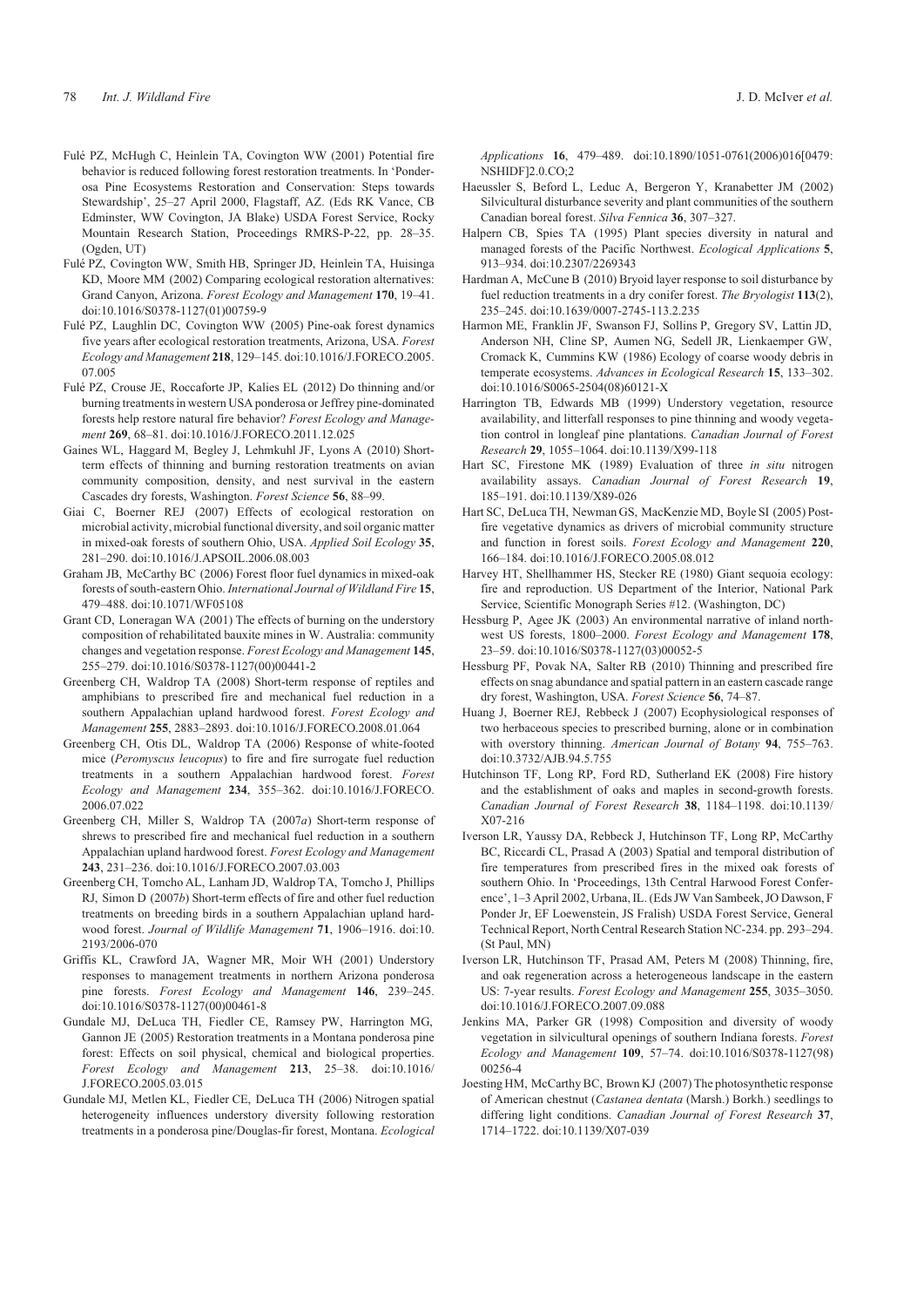- Johnson DW, Curtis PS (2001) Effects of forest management on soil C and N storage: meta analysis. *Forest Ecology and Management* **140**, 227–238. doi:10.1016/S0378-1127(00)00282-6
- Kalies EL, Dickson BG, Hambers CL, Covington WW (2012) Community occupancy responses of small mammals to restoration treatments in ponderosa pine forests, northern Arizona, USA. *Ecological Applications* **22**, 204–217. doi:10.1890/11-0758.1
- Kane JM, Varner JM, Knapp EE, Powers RF (2010) Understory vegetation response to mechanical and other fuels treatments in a ponderosa pine forest. *Applied Vegetation Science* **13**(2), 207–220. doi:10.1111/J.1654- 109X.2009.01062.X
- Kaufmann MR, Regan CM, Brown PM (2000) Heterogeneity in ponderosa pine/Douglas-fir forests: age and size structure in unlogged and logged landscapes of central Colorado. *Canadian Journal of Forest Research* **30**, 698–711. doi:10.1139/X99-255
- Keeley JE, Lubin D, Fotheringham CJ (2003) Fire and grazing impacts on plant diversity and alien plant invasions in the southern Sierra Nevada. *Ecological Applications* **13**, 1355–1374. doi:10.1890/02-5002
- Kennedy PL, Fontaine JB (2009) Synthesis of knowledge on the effects of fire and fire surrogates on wildlife in US dry forests. Oregon State University, Agriculture Experiment Station, Special Report 1096. (Corvallis, OR)
- Kilpatrick E, Waldrop TA, Lanham J, Greenberg C, Contreras T (2010) Short-term effects of fuel reduction treatments on herpetofauna from the southeastern United States. *Forest Science* **56**, 122–130.
- Klepac J, Reutebuch SE, Rummer RB (1999) An assessment of soil disturbance from five harvesting intensities. American Society of Agricultural Engineers, ASAE 1999 Meeting Presentation Paper 99–5052. (St Joseph, MI)
- Knapp EE, Keeley JE (2006) Heterogeneity in fire severity within early season and late season prescribed burns in a mixed conifer forest. *International Journal of Wildland Fire* **15**, 37–45. doi:10.1071/ WF04068
- Knapp EE, Keeley JE, Ballenger EA, Brennan TJ (2005) Fuel reduction and coarse woody debris dynamics with early season and late season prescribed fires in a Sierra Nevada mixed conifer forest. *Forest Ecology and Management* **208**, 383–397. doi:10.1016/J.FORECO.2005.01.016
- Knoepp JD, Swank WT (1993) Site preparation burning to improve Southern Appalachian pine-hardwood stands: nitrogen responses in soil, soil water, and streams. *Canadian Journal of Forest Research* **23**, 2263–2270. doi:10.1139/X93-280
- Kobziar L, Moghaddas JJ, Stephens S (2006) Tree mortality patterns following prescribed fires in a mixed conifer forest. *Canadian Journal of Forest Research* **36**, 3222–3238. doi:10.1139/X06-183
- Laughlin DC, Bakker JD, Stoddard MT, Daniels ML, Springer JD, Gildar CN, Green AM, Covington WW (2004) Toward reference conditions: wildfire effects on flora in an old-growth ponderosa pine forest. *Forest Ecology and Management* **199**, 137–152. doi:10.1016/J.FORECO.2004. 05.034
- Laughlin DC, Bakker JD, Daniels ML, Moore MM, Casey CA, Springer JD (2008) Restoring plant species diversity and community composition in a ponderosa pine-bunchgrass ecosystem. *Plant Ecology* **197**, 139– 151. doi:10.1007/S11258-007-9367-9
- Lyons AL, Gaines WL, Lehmkuhl JF, Harrod RJ (2008) Short-term effects of fire and fire surrogate treatments on foraging tree selection by cavity-nesting birds in the dry forests of central Washington. *Forest Ecology and Management* **255**, 3203–3211. doi:10.1016/J.FORECO. 2008.01.068
- MacKenzie MD, DeLuca TH, Sala A (2004) Forest structure and organic horizon analysis along a fire chronosequence in the low elevation forests of western Montana. *Forest Ecology and Management* **203**, 331–343. doi:10.1016/J.FORECO.2004.08.003
- Mann LK, Johnson DW, West DC, Cole DW, Hornbeck JW, Martin CW, Riekerk H, Smith CT, Swank WT, Tritton LM, VanLear DH (1988) Effects of whole-tree and stem only clearcutting on postharvest

hydrologic losses, nutrient capital, and regrowth. *Forest Science* **34**, 412–428.

- Matthews CE, Moorman CE, Greenberg CH, Waldrop TA (2009) Response of soricid populations to repeated fire and fuel reduction treatments in the southern Appalachian Mountains. *Forest Ecology and Management* **257**, 1939–1944. doi:10.1016/J.FORECO.2009.02.006
- Matthews CE, Moorman CE, Greenberg CH, Waldrop TA (2010) Response of reptiles and amphibians to repeated fuel reduction treatments. *Journal of Wildlife Management* **74**, 1301–1310.
- McHugh CW, Kolb TE (2003) Ponderosa pine mortality following fire in northern Arizona. *International Journal of Wildland Fire* **12**, 7–22. doi:10.1071/WF02054
- McIver JD, Fettig CJ (2010) Ecological consequences of alternative fuel reduction treatments in seasonally dry forests: the national fire and fire surrogate study. *Forest Science* **56**, 2–3.
- McIver JD, Weatherspoon CP (2010) On conducting a multisite, multidisciplinary forestry research project: lessons from the national Fire and Fire Surrogate study. *Forest Science* **56**, 4–17.
- McIver JD, Parsons G, Moldenke A (1992) Litter spider succession after clearcutting in a western coniferous forest. *Canadian Journal of Forest Research* **22**, 984–992. doi:10.1139/X92-132
- McIver JD, Weatherspoon CP, Edminster CB (2001) A long-term study on the effects of alternative ponderosa pine restoration treatments. In 'Ponderosa Pine Ecosystems Restoration and Conservation: Steps towards Stewardship', 25–27 April 2000, Flagstaff, AZ. (Eds RK Vance, CB Edminster, WW Covington, JA Blake) USDA Forest Service, Rocky Mountain Research Station, Proceedings RMRS-P-22, pp. 104–109. (Ogden, UT)
- McIver JD, Boerner REJ, Hart SC (2008) The national fire and fire surrogate study: ecological consequences of alternative fuel reduction methods in seasonally dry forests. *Forest Ecology and Management* **255**, 3075–3080. doi:10.1016/J.FORECO.2008.01.035
- McIver JD, Stephens S, Youngblood A (2009) The national fire and fire surrogate study: ecological consequences of fuel reduction methods in seasonally dry forests. *Ecological Applications* **19**, 283–284. doi:10.1890/07-1785.1
- McIver JD, Erickson KL, Youngblood A (2012) Principle short-term findings of the national fire and fire surrogate study. USDA Forest Service, PNW Research Station, General Technical Report, PNW-GTR-860. (Portland, OR)
- McKee WH (1982) Changes in soil fertility following prescribed burning on Coastal Plain pine sites. USDA Forest Service, Southeastern Forest Experiment Station, Research Paper SE-234. (Ashville, NC)
- McRae D, Duchesne L, Freedman B, Lynham T, Woodley S (2001) Comparisons between wildfire and forest harvesting and their implications in forest management. *Environmental Review* **9**, 223–260. doi:10.1139/A01-010
- Menges ES, Quintana Ascencio PF, Weekley CW, Gaoue OG (2006) Population viability analysis and fire return intervals for an endemic Florida scrub mint. *Biological Conservation* **127**, 115–127. doi:10.1016/ J.BIOCON.2005.08.002
- Merrill EH, Mayland HF, Peek JM (1980) Effects of a fall wildfire on herbaceous vegetation on xeric sites in the Selway Bitterroot Wilderness, Idaho. *Journal of Range Management* **33**, 363–367. doi:10.2307/ 3897884
- Metlen KL, Fiedler CE (2006) Restoration treatment effects on the understory of ponderosa pine/Douglas-fir forests in western Montana, USA. *Forest Ecology and Management* **222**, 355–369. doi:10.1016/ J.FORECO.2005.10.037
- Metlen KL, Fiedler CE, Youngblood A (2004) Understory response to fuel reduction treatments in the Blue Mountains of Northeastern Oregon. *Northwest Science* **78**, 175–185.
- Moehring DM, Grano CX, Bassett JR (1966) Properties of forested loess soils after repeated prescribed burns. USDA Forest Service, Southern Research Station, Research Note SO-40. (New Orleans, LA)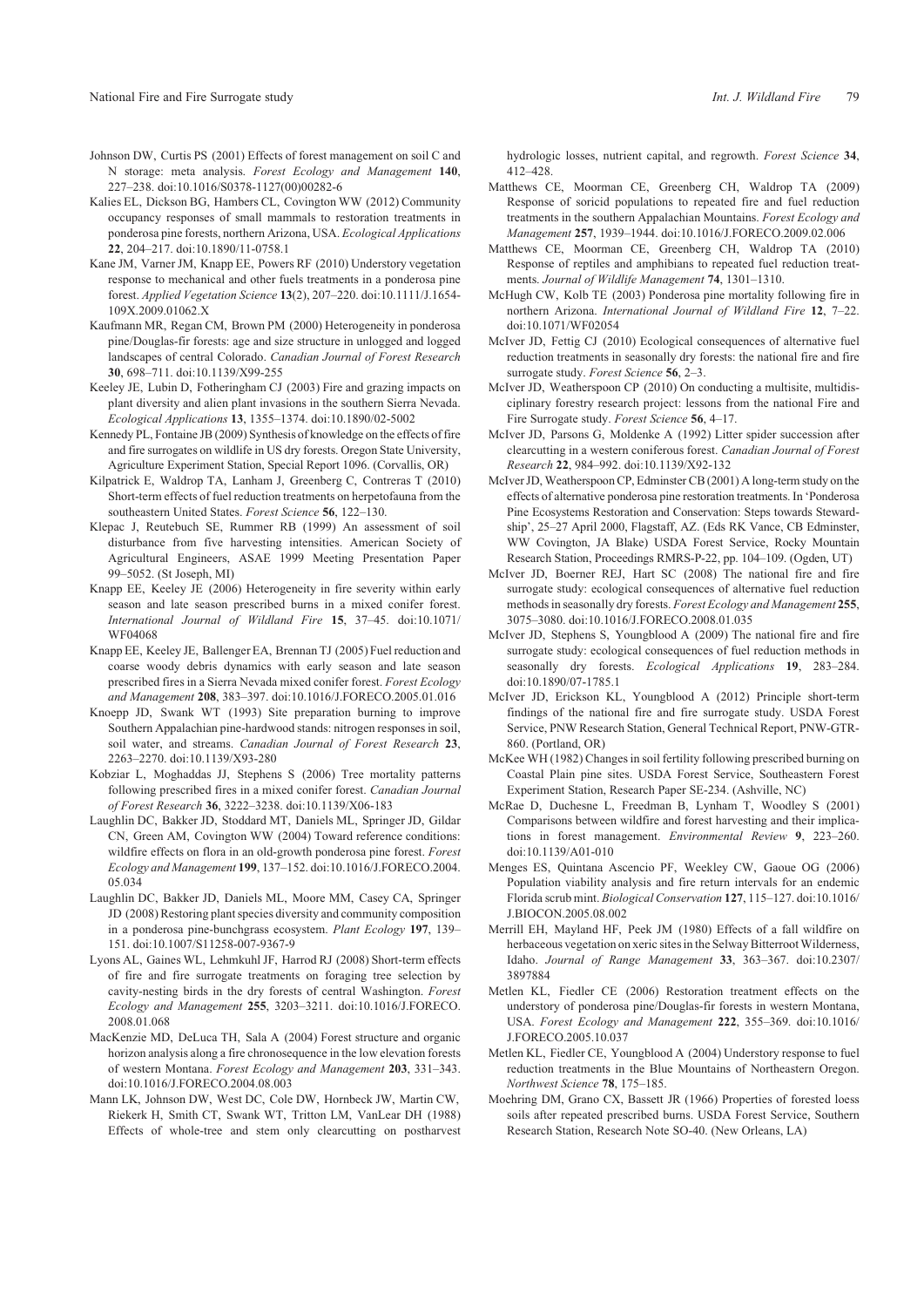- Mohr HH, Waldrop TA (2006) A simulation of wildfire behavior in Piedmont forests. In 'Proceedings 13th Biennial Southern Silvicultural Research Conference', 1–3 March 2005, Memphis, TN. (Ed. KF Conner) USDA Forest Service, Southern Research Station, General Technical Report SRS-92. pp. 507–509. (Asheville, NC)
- Niemela J, Haila Y, Punttila P (1996) The importance of small-scale heterogeneity in boreal forests: variation in diversity in forest-floor invertebrates across the succession gradient. *Ecography* **19**, 352–368.
- Norden AH, Kirkman LK (2004) Persistence and prolonged winter dormancy of the federally endangered *Schwalbea* Americana L. (Scrophulariaceae) following experimental management techniques. *Natural Areas Journal* **24**, 129–134.
- North M, Innes J, Zald H (2007) Comparison of thinning and prescribed fire restoration treatments to Sierran mixed-conifer historic conditions. *Canadian Journal of Forest Research* **37**, 331–342. doi:10.1139/ X06-236
- Outcalt KW (2005) Restoring structure and composition of longleaf pine ecosystems of the Gulf Coastal Plains. In 'Proceedings of the 5th Longleaf Alliance Regional Conference', 12–14 October 2004, Hattiesburg, MI. (Ed. JS Kush) Longleaf Alliance, Report Number 8, 97–100. (Andalusia, AL)
- Outcalt KW, Brockway DG (2010) Structure and composition changes following restoration treatments of longleaf pine forests on the Gulf Coastal Plain of Alabama. *Forest Ecology and Management* **259**, 1615–1623. doi:10.1016/J.FORECO.2010.01.039
- Outcalt KW, Foltz JL (2004) Impacts of growing-season burns in the Florida pine flatwoods type. In 'Proceedings of the 12th Biennial Southern Silvicultural Research Conference', 24–28 February 2003, Clemson, SC. (Ed. KF Connor) USDA Forest Service, Southern Research Station, General Technical Report SRS-GTR-71, pp. 30–34. (Asheville, NC)
- Parker TJ, Clancy KM, Mathiasen RL (2006) Interactions among fire, insects and pathogens in coniferous forests of the interior western United States and Canada. *Agricultural and Forest Entomology* **8**, 167–189. doi:10.1111/J.1461-9563.2006.00305.X
- Parsons DJ, DeBenedetti SH (1979) Impact of fire suppression on a mixedconifer forest. *Forest Ecology and Management* **2**, 21–33. doi:10.1016/ 0378-1127(79)90034-3
- Passovoy MD, Fulé PZ (2006) Snag and wood debris dynamics following severe wildfires in northern Arizona ponderosa pine forests. *Forest Ecology and Management* **223**, 237–246. doi:10.1016/J.FORECO.2005. 11.016
- Perison D, Phelps J, Pavel C, Kellison R (1997) The effects of timber harvest in a South Carolina blackwater bottomland. *Forest Ecology and Management* **90**, 171–185. doi:10.1016/S0378-1127(96)03896-0
- Petranka JW, Eldridge ME, Haley KE (1993) Effects of timber harvesting on southern Appalachian salamanders. *Conservation Biology* **7**, 363–370. doi:10.1046/J.1523-1739.1993.07020363.X
- Phillips R, Waldrop TA (2008) Changes in vegetation structure and composition in response to fuel reduction treatments in the South Carolina Piedmont. *Forest Ecology and Management* **255**, 3107–3116. doi:10.1016/J.FORECO.2007.09.037
- Phillips RJ, Waldrop TA, Chapman GL, Mohr HH, Callaham MA, Flint CT (2004) Effects of fuel-reduction techniques on vegetative composition of Piedmont Loblolly–Shortleaf pine communities: preliminary results of the National Fire and Fire Surrogate Study. In 'Proceedings of the 12th Biennial Southern Silvicultural Research Conference', 24–28 February 2003, Clemson, SC. (Ed. KF Connor) USDA Forest Service, Southern Research Station, General Technical Report SRS-GTR-71, pp. 44–47 (Asheville, NC)
- Ponomarenko EV, Anderson DW (2001) Importance of charred organic matter in black Chernozem soils of Saskatchewan. *Canadian Journal of Soil Science* **81**, 285–297. doi:10.4141/S00-075
- Pough FH, Smith EM, Rhodes DH, Collazo A (1987) The abundance of salamanders in forest stands with different histories of disturbance.

*Forest Ecology and Management* **20**, 1–9. doi:10.1016/0378-1127(87) 90146-0

- Prichard SJ, Peterson DL, Jacobson K (2010) Fuel treatments reduce severity of wildfire effects in dry mixed conifer forest, Washington, USA. *Canadian Journal of Forest Research* **40**, 1615–1626. doi:10.1139/X10-109
- Renken RB (2006) Does fire affect amphibians and reptiles in eastern U.S. oak forests? In 'Fire in Eastern Oak Forests: Delivering Science to Land Managers'. (Ed. MB Dickinson) USDA Forest Service, Northern Research Station, General Technical Report NRS-P-1, pp. 158–166. (Newtown Square, PA)
- Reynolds HL, Hungate BA, Chapin FS, Antonio CM (1997) Soil heterogeneity and plant competition in an annual grassland. *Ecology* **78**, 2076–2090.
- Richter DD, Ralston CW, Harms WR (1982) Prescribed fire: effects on water quality and forest nutrient cycles. *Science* **215**, 661–663. doi:10.1126/SCIENCE.215.4533.661
- Riegel GM, Miller RF, Krueger WC (1995) The effects of aboveground and belowground competition on understory species composition in a *Pinus ponderosa* forest. *Forest Science* **41**, 864–889.
- Ritchie MW (2005) Ecological research at the Goosenest Adaptive Management Area in northeastern California. USDA Forest Service, Pacific Southwest Research Station, General Technical Report PSW-GTR-192. (Albany, CA)
- Robinson WD (2010) The challenges of studying vertebrates in habitat treatment plots. *The Open Environmental Sciences Journal* **4**, 21–23. doi:10.2174/1876325101004010021
- Robinson WD, Rompre G (2010) Nest survival of understory birds in Longleaf Pine forests exposed to fire and fire-surrogate treatments. *The Open Environmental Sciences Journal* **4**, 63–69. doi:10.2174/ 1876325101004010063
- Rummer B, Carter E, Stokes B, Klepac J (1997) Strips, clearcuts, and deferment cuts: harvest costs and site impacts for alternative prescriptions in upland hardwoods. In 'Proceedings of the 25th Annual Hardwood Symposium: 25 Years of Hardwood Silviculture: a Look Back and a Look Ahead', 7–10 May 1997, Cashiers, NC. (Ed. DA Meyer) pp. 103–112. (National Hardwood Lumber Association: Memphis, TN)
- Satterthwaite WH, Menges ES, Quintana-Ascencio PF (2002) Assessing scrub buckwheat population viability in relation to fire using multiple modeling techniques. *Ecological Applications* **12**, 1672–1687. doi:10.1890/1051-0761(2002)012[1672:ASBPVI]2.0.CO;2
- Schoenagel T, Walker DM, Turner MG, Romme WH (2004) The effect of fire interval on post-fire understory communities in Yellowstone National Park. *Journal of Vegetation Science* **15**, 797–806.
- Schwilk DW, Knapp EE, Ferrenberg SM, Keeley JE, Caprio AC (2006) Tree mortality from fire and bark beetles following early and late season prescribed fires in a Sierra Nevada mixed-conifer forest. *Forest Ecology and Management* **232**, 36–45. doi:10.1016/J.FORECO.2006.05.036
- Schwilk DW, Keeley JE, Knapp EE, McIver JD, Bailey JD, Fettig CJ, Fiedler CE, Harrod RJ, Moghaddas JJ, Outcalt KW, Skinner CN, Stephens SL, Waldrop TA, Yaussy DA, Youngblood A (2009) The national fire and fire surrogate study: effects of fuel reduction methods on forest vegetation structure and fuels. *Ecological Applications* **19**, 285–304. doi:10.1890/07-1747.1
- Sharp NW, Mitchell MS, Grand JB (2009) Sources, sinks, and spatial ecology of cotton mice in longleaf pine stands undergoing restoration. *Journal of Mammalogy* **90**, 1440–1448. doi:10.1644/08-MAMM-A-064R2.1
- Six D, Skov K (2009) Response of bark beetles and their natural enemies to fire and fire surrogate treatments in mixed-conifer forests in western Montana. *Forest Ecology and Management* **258**, 761–772. doi:10.1016/ J.FORECO.2009.05.016
- Smith J, McKay D, Brenner G, McIver J, Spatafora J (2005) Early impacts of forest restoration treatments on the ectomycorrhizal fungal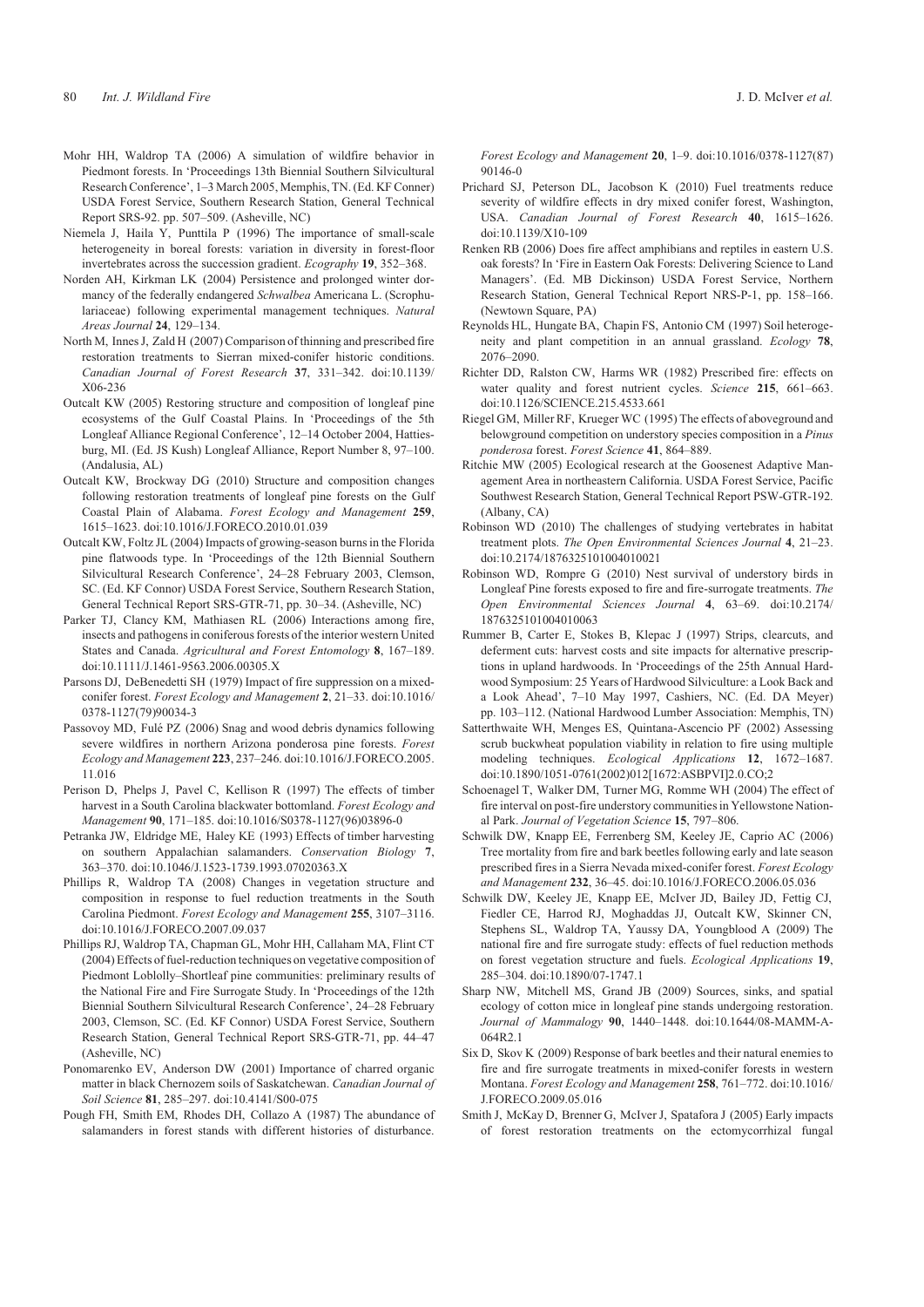community and fine root biomass in a mixed conifer forest. *Journal of Applied Ecology* **42**, 526–535. doi:10.1111/J.1365-2664.2005.01047.X

- Steele RW, Geier-Hayes K (1987) The grand fir/blue huckleberry habitat type in central Idaho: succession and management. USDA Forest Service, Intermountain Research Station, General Technical Report INT-228. (Ogden, UT)
- Stephens SL, Finney MA (2002) Prescribed fire mortality of Sierra Nevada mixed conifer tree species: effects of crown damage and forest floor combustion. *Forest Ecology and Management* **162**, 261–271. doi:10.1016/S0378-1127(01)00521-7
- Stephens SL, Moghaddas JJ (2005*a*) Experimental fuel treatment impacts on forest structure, potential fire behavior, and predicted tree mortality in a mixed conifer forest. *Forest Ecology and Management* **215**, 21–36. doi:10.1016/J.FORECO.2005.03.070
- Stephens SL, Moghaddas JJ (2005*b*) Fuel treatment effects on snags and coarse woody debris in a Sierra Nevada mixed conifer forest. *Forest Ecology and Management* **214**, 53–64. doi:10.1016/J.FORECO.2005. 03.055
- Stephens SL, Ruth LW (2005) Federal forest-fire policy in the United States. *Ecological Applications* **15**, 532–542. doi:10.1890/04-0545
- Stephens SL, Fry DL, Franco-Vizcaino E, Collins BM, Moghaddas JM (2007) Coarse woody debris and canopy cover in an old-growth Jeffrey pine-mixed conifer forest from the Sierra San Pedro Martir, Mexico. *Forest Ecology and Management* **240**, 87–95. doi:10.1016/J.FORECO. 2006.12.012
- Stephens SL, Moghaddas JJ, Edminster CB, Fiedler CE, Haase S, Harrington M, Keeley JE, Knapp EE, McIver JD, Metlen K, Skinner CN, Youngblood A (2009) Fire treatment effects on vegetation structure, fuels, and potential fire severity in western US forests. *Ecological Applications* **19**, 305–320. doi:10.1890/07-1755.1
- Stephens SL, McIver J, Boerner R, Fettig CJ, Fontaine J, Hartsough BR, Kennedy P, Schwilk DW (2012*a*) The effects of forest fuel-reduction treatments in the United States. *Bioscience* **62**, 549–560. doi:10.1525/ BIO.2012.62.6.6
- Stephens SL, Boerner REJ, Moghaddas JJ, Moghaddas EE, Collins BM, Dow DB, Edminster CB, Fiedler CE, Fry DL, Hartsough BR, Keeley JE, Knapp EE, McIver JD, Skinner CN, Youngblood A (2012*b*) Fuel treatment impacts on estimated wildfire carbon loss from forests in Montana, Oregon, California, and Arizona. *Ecosphere* **3**(5), art38. doi:10.1890/ES11-00289.1
- Sulkava P, Huhta V (1998) Habitat patchiness affects decomposition and faunal diversity: a microcosm experiment on forest floor. *Oecologia* **116**, 390–396. doi:10.1007/S004420050602
- Thill RE, Rudolph DC, Koerth NE (2004) Shortleaf pine-bluestem restoration for Red-cockaded Woodpeckers in the Ouachita Mountains: Implications for other taxa. In 'Red-Cockaded Woodpecker: Road to recovery'. (Eds R Costa, SJ Daniels) pp. 657–671. (Hancock House: Blaine, WA)
- Thysell DR, Carey AB (2001) Manipulation of density of *Pseudotsuga menziesii* canopies: preliminary effects on understory vegetation. *Canadian Journal of Forest Research* **31**, 1513–1525.
- Tiedemann AR, Klemmendson JO, Bull E (2000) Solution of forest health problems with prescribed fire: are forest productivity and wildlife at risk? *North American Journal of Fisheries Management* **127**, 1–18.
- Tilman D, Pacala S (1993) The maintenance of species richness in plant communities. In 'Species Diversity in Ecological Communities'. (Eds RE Ricklefs, D Schluter) pp. 13–25. (University of Chicago Press: Chicago, IL)
- Torgersen TR (2002) Characteristics of log resources in northeastern Oregon: case studies of four management treatments. In 'Proceedings of the Symposium on the Ecology and Management of Dead Wood in Western Forests', 2–4 November 1999, Reno, NV. (Eds WF Laudenslayer, PJ Shea, BE Valentine, CP Weatherspoon, TE Lisle) USDA Forest Service, Pacific Southwest Research Station, General Technical Report PSW-GTR-181, pp. 798–810. (Albany, CA)
- Uzoh FCC, Skinner CN (2009) Effects of creating two forest structures and using prescribed fire on coarse woody debris in northeastern California, USA. *Fire Ecology* **5**(2), 1–13. doi:10.4996/FIREECOL OGY.0502001
- Van Lear C, Waldrop TA (1989) History, use and effects of fire in the Appalachians. USDA Forest Service, Southeastern Forest Experiment Station, General Technical Report GTR-SE-54. (Asheville, NC)
- Vance ED, Henderson GS (1984) Soil nitrogen availability following long-term burning in an oak-hickory forest. *Soil Science Society of America Journal* **48**, 184–190. doi:10.2136/SSSAJ1984. 03615995004800010034X
- Vickers ME (2003) Spider (Araneae) responses to fuel reduction in a Piedmont forest in upstate South Carolina. MSc thesis, Department of Entomology, Clemson University, Clemson, SC.
- Wade DD, Weise DR, Shell R (1989) Some effects of periodic winter fire on plant communities on the Georgia Piedmont. In 'Proceedings of the 5th Biennial Southern Silviculture Research Conference', 1–3 November 1988, Memphis, TN. (Ed. JH Miller) USDA Forest Service, Southern Forest Experimental Station, General Technical Report SO-74, pp. 603– 611. (New Orleans, LA)
- Waldrop TA, McIver JD (2006) The National Fire and Fire Surrogate Study: early results and future challenges. In 'Proceedings of the 13th Biennial Southern Silvicultural Research Conference', 28 February–4 March 2005, Memphis, TN. (Ed. KF Conner) USDA Forest Service, Southern Research Station, General Technical Report SRS-GTR-92, pp. 526–530. (Ashville, NC)
- Waldrop TA, White DL, Jones SM (1992) Fire regimes for pine-grassland communities in the southeastern United States. *Forest Ecology and Management* **47**, 195–210. doi:10.1016/0378-1127(92)90274-D
- Waldrop TA, Yaussy DA, Phillips RJ, Hutchinson TA, Brudnak L, Boerner REJ (2008) Prescribed fire and mechanical fuel reduction treatments affect vegetation structure of hardwood Forests in western North Carolina and southern Ohio, USA. *Forest Ecology and Management* **255**, 3117–3129. doi:10.1016/J.FORECO.2007.11.010
- Waldrop TA, Phillips R, Simon D (2010) Fuels and predicted fire behavior in the southern Appalachian Mountains after fire and fire surrogate treatments. *Forest Science* **56**, 32–45.
- Wan S, Hui D, Luo Y (2001) Fire effects on nitrogen pools and dynamics in terrestrial ecosystems: a meta-analysis. *Ecological Applications* **11**, 1349–1365. doi:10.1890/1051-0761(2001)011[1349:FEONPA]2.0.CO;2
- Wayman RB, North M (2007) Initial response of mixed-conifer understory plant community to burning and thinning restoration treatments. *Forest Ecology and Management* **239**, 32–44. doi:10.1016/J.FORECO.2006. 11.011
- Weaver H (1943) Fire as an ecological and silvicultural factor in the ponderosa pine region of the pacific slope. *Journal of Forestry* **41**, 7–14.
- Wells CG (1971) Effects of prescribed burning on soil chemical properties and nutrient availability. In 'Prescribed Burning Symposium Proceedings', 14–16 April 1971, Charleston, SC. USDA Forest Service, Southern Forest Experiment Station, pp. 86–99. (Asheville, NC)
- White PS, Jentsch A (2001) The search for generality in studies of disturbance and ecosystem dynamics. *Progress in Botany* **62**, 399–450.
- Wienk CL, Sieg CH, McPherson GR (2004) Evaluating the role of cutting treatments, fire and soil seed banks in an experimental framework in ponderosa pine forests of the Black Hills, South Dakota. *Forest Ecology and Management* **192**, 375–393. doi:10.1016/J. FORECO.2004.02.004
- Wilson CW, Masters RE, Bukenhofer GA (1995) Breeding bird response to pine grassland community restoration for red-cockaded woodpeckers. *Journal of Wildlife Management* **59**, 56–67. doi:10.2307/3809116
- Wilson CA, Mitchell RJ, Boring LR, Hendricks JJ (2002) Soil nitrogen dynamics in a fire-maintained forest ecosystem: results over a 3-year burning interval. *Soil Biology & Biochemistry* **34**, 679–689. doi:10.1016/ S0038-0717(01)00233-4